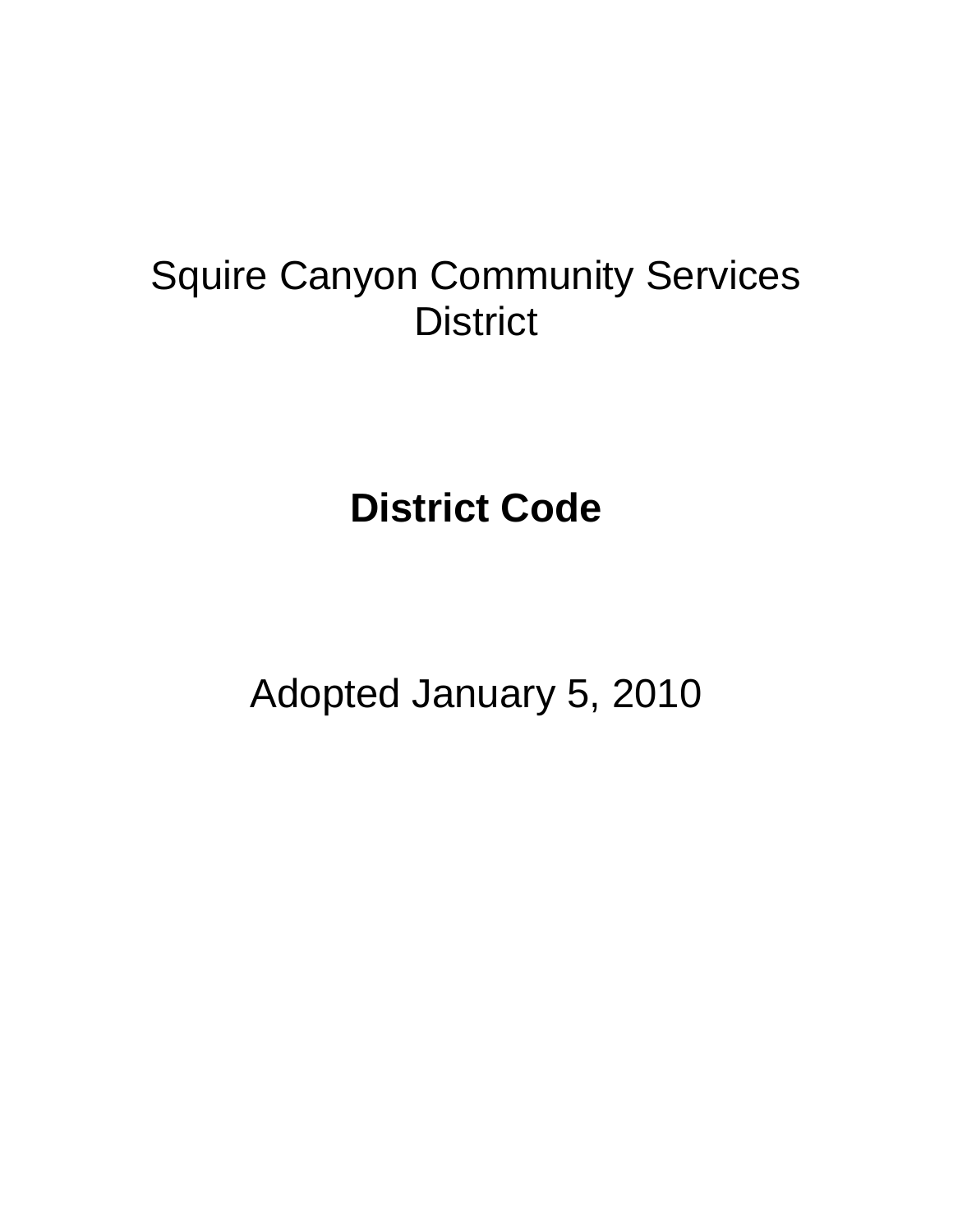### **CHAPTER 1 - GENERAL PROVISIONS AND DEFINITIONS**

| Section | Page |
|---------|------|
| 1.000   |      |
| 1.100   |      |
| 1.200   |      |
| 1.210   |      |
| 1.300   |      |
| 1.310   |      |
| 1.400   |      |
| 1.500   |      |
| 1.600   |      |
| 1.700   |      |

### **1.000 - Introduction**

Squire Canyon Community Services District was formed in 1984 under enabling California Government Code 61000 et seq. While a CSD may provide a number of municipal functions, the only function provided by SCCSD at this time is roads pursuant to Government Code Section 61100 (L). The mission of the District is to improve and maintain existing roads and appurtenances including drainage, etc. funded by annual parcel based special taxes including both Squire Canyon and Indian Knob Roads based on an easement 15 feet from centerline. Any additional functions must be approved by both the Local Agency Formation Commission and registered voters within the District service area. The District is governed by an elected Board of Directors who, subject to scheduling conflicts, convene regular public meetings at 7:30 pm on a quarterly basis on the second Tuesday in the months of January, April, July & October at the Avila Beach Community Center, 191 San Miguel Street in Avila Beach, CA. The District Manager/Engineer may be contacted at (805) 544-4011 or 612 Clarion Ct., San Luis Obispo, CA 93401.

### **1.100 – Purpose**

The purpose is to create and codify a Code of Resolutions and Ordinances pursuant to Section 61040 (a) and 61045 (g) and Community Services District Law (Section 61000 et seq. of the California Government Code).

#### **1.200 - Enactment, Authority and Applicability**

A. The resolutions and ordinances contained in the following chapters and sections shall constitute and be identified as "The Squire Canyon Community Services District Code " and may be cited within the following chapters and sections as "this Code", "the Code" and the "District Code".

**Squire Canyon Community Services District 1-1** 1-1 *District Code – Adopted January 5, 2010*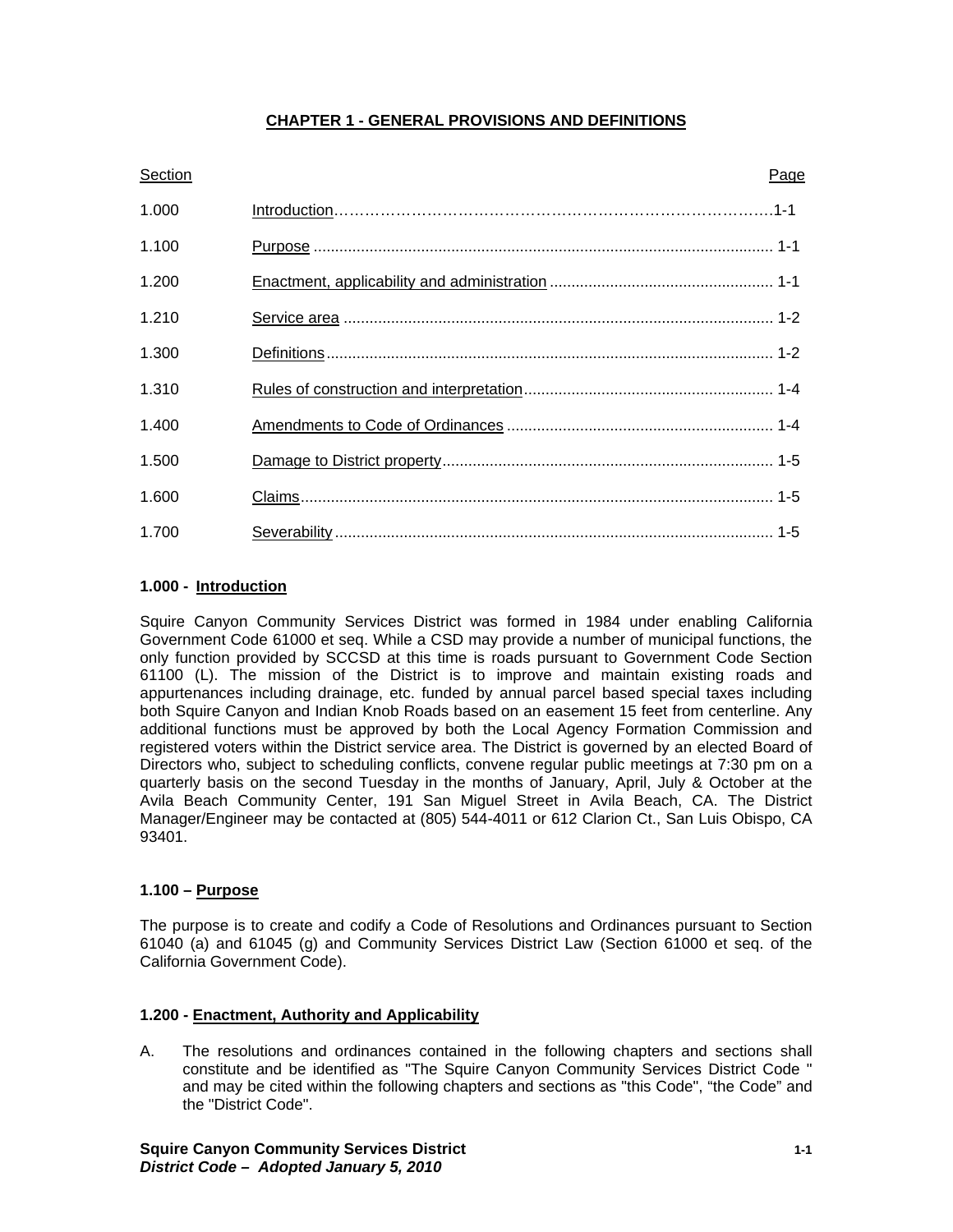- B. The provisions of this Code are adopted pursuant to the authority vested in the Squire Canyon Community Services District by the State of California, including but not limited to Sections 61000 et seq. of the Government Code. The general power of the District under this Section as adopted by the Board of Directors is limited to the following: (1) Acquire, construct, improve, and maintain streets, roads, rights-of-way, bridges, culverts, drains, curbs, gutters, sidewalks, and any incidental works. The District shall not acquire, construct improve, or maintain any work owned by another public agency unless that other public agency gives its written consent, pursuant to the aforementioned Government Code and any changes thereto.
- C. The Board of Directors may adopt further powers as defined under Section 61100 et seq. of the Government Code if it determines by resolution that it is feasible, economically sound, and in the public interest for the District to exercise such powers and complies with all Government Code procedures to exercise such powers including LAFCO approval pursuant to Government Code Section 61106.
- D. The provisions of this Code are applicable to all areas and facilities under the ownership and/or jurisdiction of the Squire Canyon Community Services District, as such jurisdiction is defined by California state law.

### **1.210 - Service Area**

The District's service area comprises the area within the boundaries of the District upon formation and approved by the San Luis Obispo County Local Area Formation Commission in 1984.

#### **1.300 – Definitions**

This section defines the terms and phrases used in this Code that are technical or specialized, or that, for the purposes of this Code, may not reflect common usage. Individual Code chapters have their own specific list of definitions. Where any of the following definitions conflict with definitions used in any of the technical codes that may be adopted by the District, the definitions in this section shall prevail.

Applicant. The person or agent of the property of record making shall be the owner of premises for which an application is requested or his authorized agent requesting service from the District for which there is a fee or charge.

Board, or Board of Directors. The Board of Directors of the Squire Canyon Community Services District.

CEQA. The California Environmental Quality Act, Sections 21000 et seq. of the California Public Resources Code.

Change of ownership. A transfer of a present interest in the property, and a transfer of the right to beneficial use thereof, the value of which is substantially equal to the value of the fee interest, regardless of whether such transfer is voluntary, involuntary, or by operation of law, court order, grant, gift, devise, inheritance, trust, contract of sale, addition or deletion of an owner, property settlement, or any other means.

Community Services District Law. The provisions of Division 3 of Title 6 (commencing with Section 61000) of the Government Code, as the same may be amended or reenacted.

Conceptual Approval. A letter issued by SCCSD approving conceptual design of new roads. Such Conceptual Approval may contain conditions.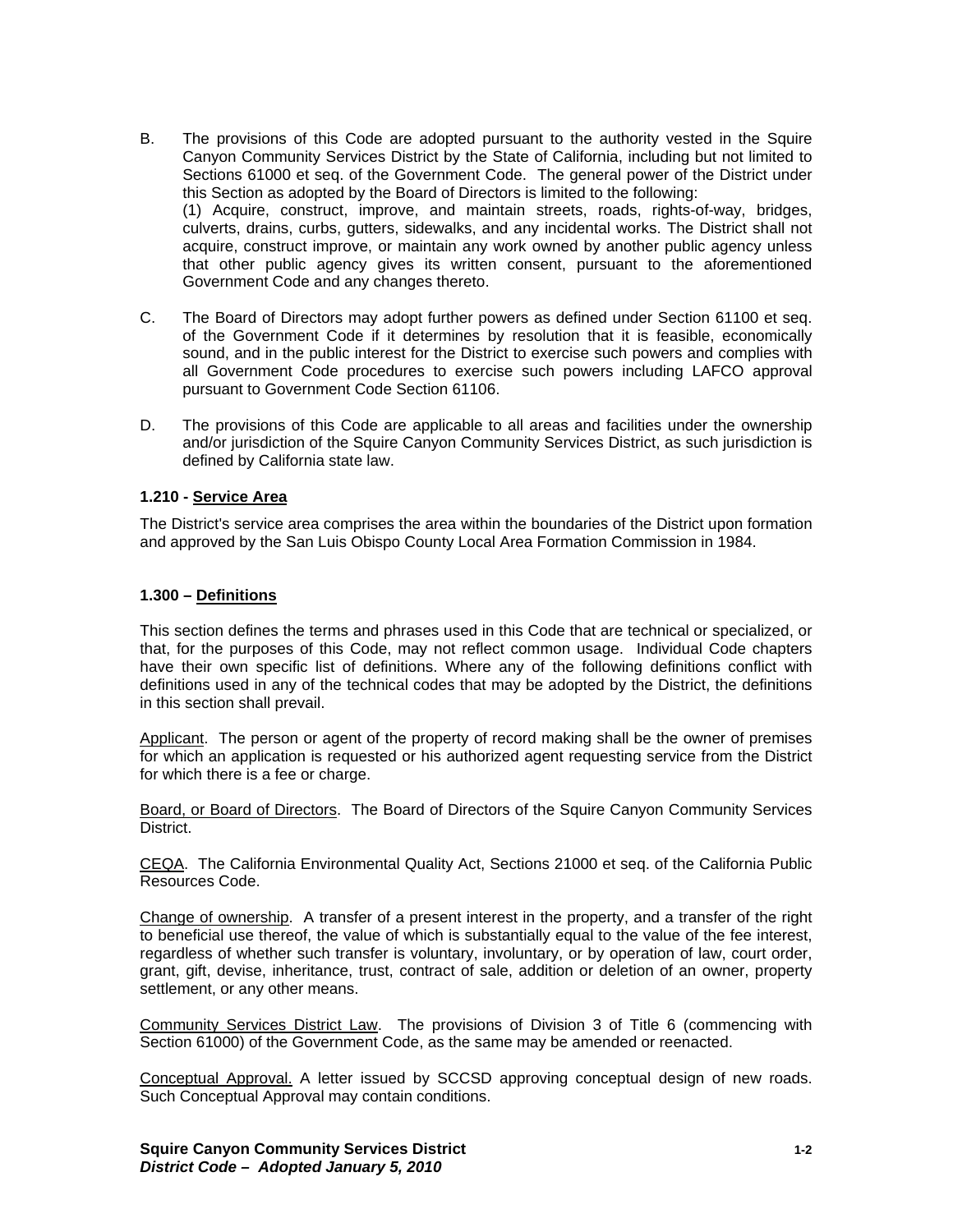Contractor. An individual, firm, corporation, partnership or association duly licensed by the state to perform the type of work to be done under the permit.

County. The County of San Luis Obispo, California.

County Recorder's Office. The County of San Luis Obispo Recorder's Office.

District. The Squire Canyon Community Services District, formed under and by virtue of the laws of the State of California for the purpose of road maintenance as set forth under California Government Code Section 61000 et seq. The General Manager or his/her designee is the sole agent of District for purposes of the administration and implementation of the District Code.

District engineer. The engineer employed by the District and shall be a registered civil engineer in the state. The District Engineer may be the General Manager.

District inspector. The plan check engineer or designee acting under the direction of the District engineer.

**Easement.** That portion of private or public property designed for vehicular purposes and common utilities as set forth on recorded subdivision maps or other recorded and unrecorded documents. Easements include but are not restricted to recorded or unrecorded offers of dedication accepted or not accepted by SCCSD. Easements also include right-of-ways.

Employee. A person who is employed by the District under an employee agreement; or on a salary, daily wage or hourly pay. A District Employee may be an independent contractor.

Facility. Any road or appurtenance thereto within and under the jurisdiction of SCCSD.

SCCSD. Squire Canyon Community Services District.

General Manager. The General Manager appointed by the Board of Directors of the Squire Canyon Community Services District.

Government Code. California Government Code as the same may be amended or reenacted.

Health agency. The California Department of Health Services, or the San Luis Obispo County local health agency.

Lot: Any unit of land which qualifies as a parcel or lot under the Subdivision Map Act, and shall include all units of land: (1) which are contiguous to any other parcel (or are separated only by a road or easement), and (2) for which there is unity of ownership, and (3) which have an identical present use. The term "parcel" shall be given the same meaning as the term "site".

New addition. Additional space attached to an already existing structure.

New construction. Any construction of a previously non-existent structure or additions, modifications, or structural improvements which add square footage to floor space of existing structures requiring a discretionary or ministerial permit from the County Building Department.

**Occupant:** Any person actually occupying any premises, whether as owner or tenant, under contract or otherwise.

Owner. Any part owner, joint owner, tenant in common, joint tenant, tenant by the entirety, of the whole or a part of such building or land.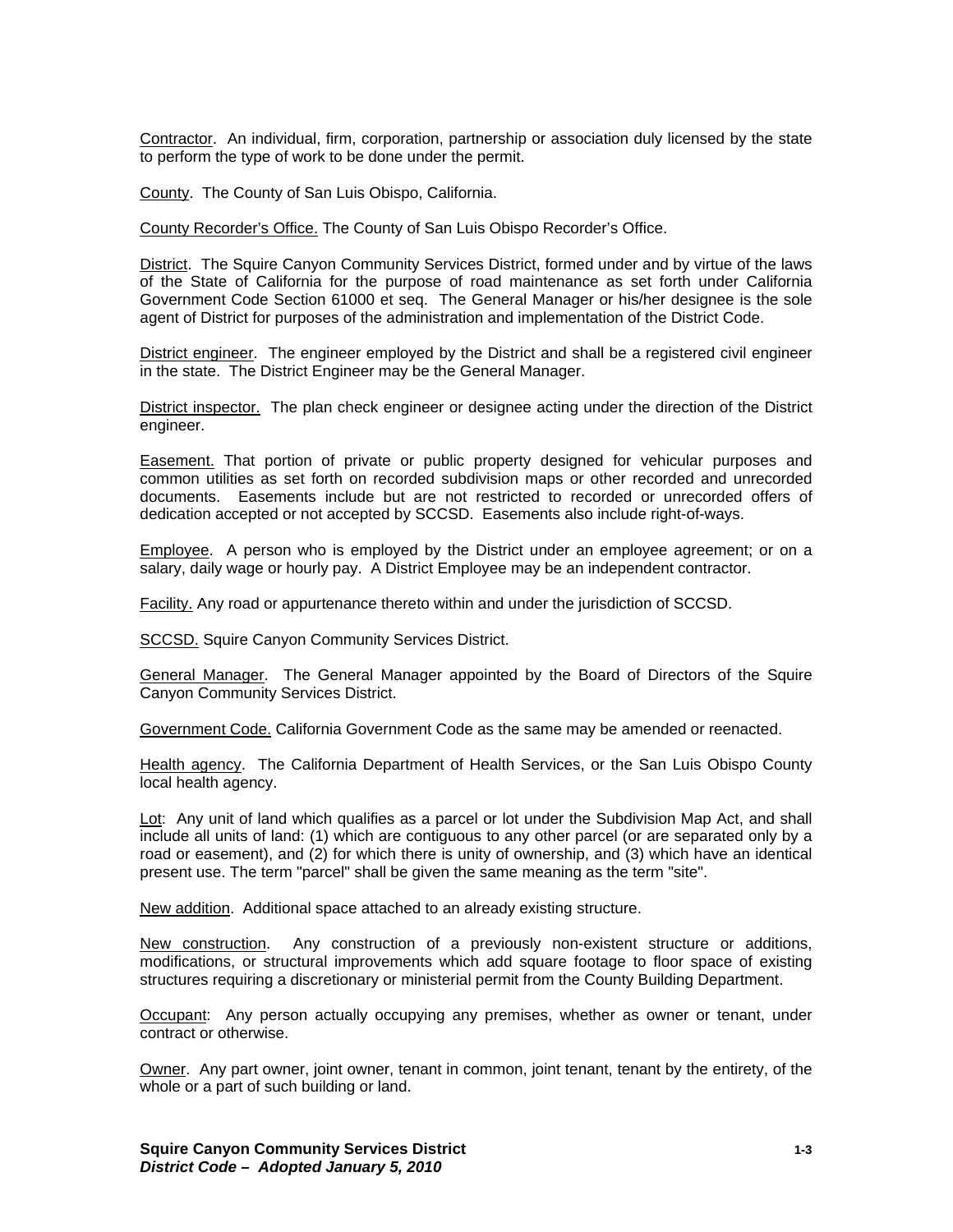Person. Any and all persons, firms, joint ventures, partnerships, associations and corporations.

Premises. Any and all areas on a user's property, which are served or have the potential to be served by roads owned and/or maintained by the District.

Property. Real and personal property.

Rates and fees. The effective rates, fees, taxes, assessments, and charges, as adopted by the District.

Right-of Way. Those portions of properties designed to facilitate public access of all types and for common utilities as set forth on recorded subdivision maps including but not restricted to both recorded and unrecorded offers of dedication accepted or not accepted by SCCSD.

Road. Any easement or right-of-way and appurtenance thereto for public use and/or common utilities as set forth on a recorded subdivision map and within the service area of SCCSD.

State. The State of California.

Technical Codes. The Uniform Building Code, Uniform Sign Code, or any other document containing standards and/or specifications for construction adopted by reference as part of this title.

Tenant. A person who occupies the whole or a part of such building or land, and is not the owner.

User. The current owner of the premises receiving District services.

#### **1.310 - Rules of Construction and Interpretation**

The General Manager shall have the responsibility and authority to interpret the provisions of this Code and advise the public about its requirements. The terms and phrases used in this Code shall be construed and interpreted as follows:

- A. Construction. When used in this Code, the word "shall," is always mandatory and "may" is discretionary. The present tense includes the past and future tenses; and the future tense includes the present. The singular number includes the plural number, and the plural the singular, unless the natural construction of the word indicates otherwise. The titles of every chapter and section of the Code of Ordinances are a part of each chapter and section and shall be construed as such when questions of meaning or construction arise.
- B. Number of days. Whenever a number of days is specified in this Code, or in any permit, condition of approval or notice issued or given as provided in this Code, such number of days shall be construed as business or working days, except where this Code otherwise uses the term "calendar days."
- C. Minimum requirements. When interpreting and applying the regulations of this Code, all provisions shall be considered to be the minimum requirements, unless stated otherwise.

#### **1.400 - Amendments to Code**

The Squire Canyon Community Services District Code may be amended whenever the Board of Directors determines that public necessity, convenience, or welfare require. Any such amendments to this Code shall be initiated and processed in a manner consistent with the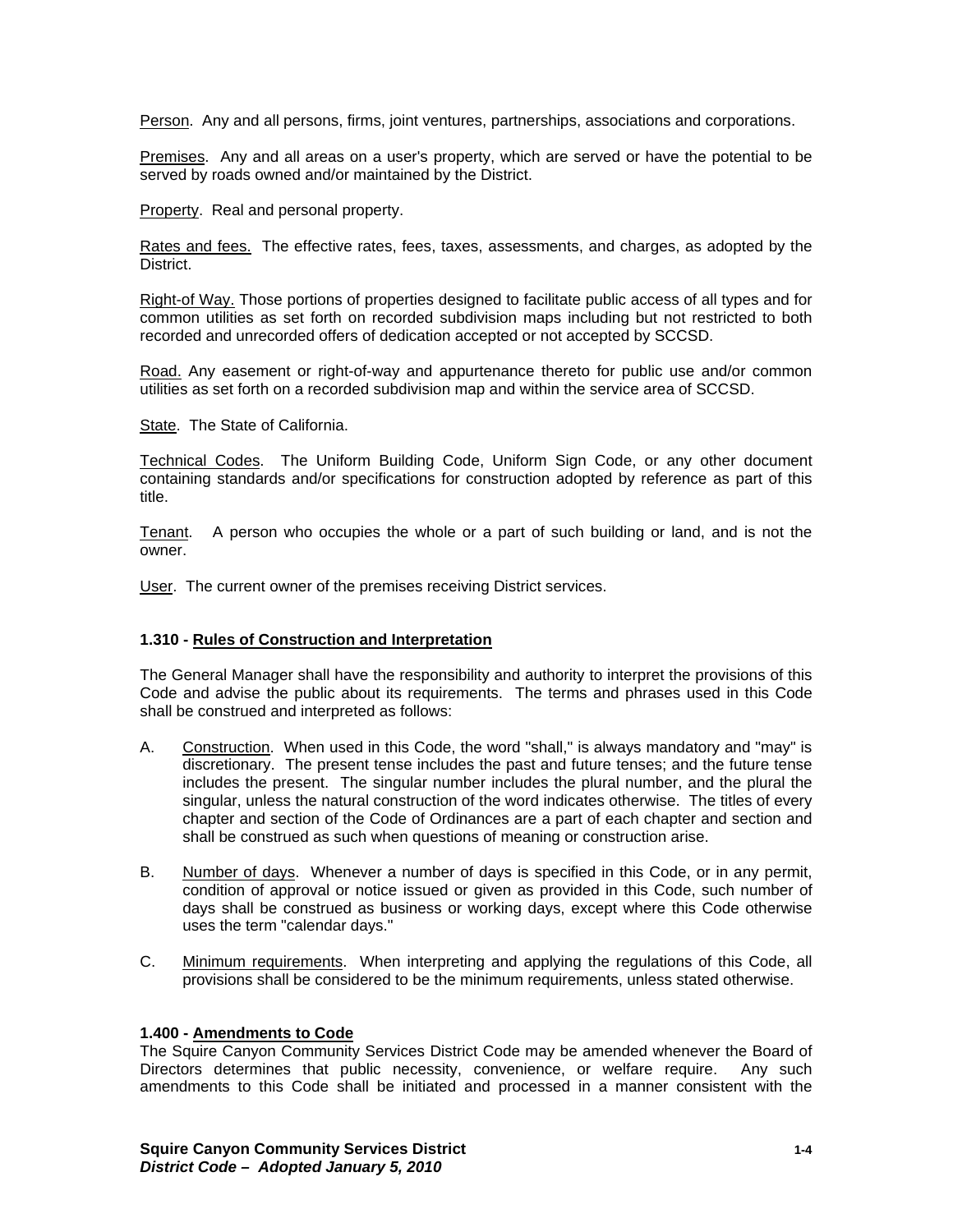requirements of the Board of Directors, with a public hearing on such amendments conducted by the Board.

### **1.500 - Damage to District Property**

It shall be unlawful and a violation of this Code for any person to willfully or carelessly destroy, damage, disturb, deface, or interfere with any streets, roads, rights-of-ways, bridges, culverts, drains, curbs, gutters, sidewalks, notices, signs, buildings, structures, vehicles, facilities equipment and any incidental works or any other property whatsoever under the ownership or jurisdiction of the District.

### **1.600 – Claims**

All claims for money or damages against the District that are exempt from the Tort Claims Act under Government Code Section 905, and that are not governed by any other statute or regulation expressly relating to such claim, shall be presented to the District within the time limitation and in the manner set forth in Government Code section 910 through 915.2.

- A. When a claim is required to be presented within a period of less than one year after the accrual of the cause of action is not presented within the required time, an application for leave to file a late claim may be made and processed in accordance with Government Code sections 911.4(b), 911.6 to 912.2, and 946.6. A late claim also shall be subject to Government Code section 946.4. (Government Code 935(e)).
- B. Claims shall be subject to the provisions of Government Code section 945.4 relating to the prohibition of lawsuits until the presentation of and action on a claim. No lawsuit for money or damages may be brought against the District on a cause of action for which a claim is required to be presented in accordance with this ordinance until a written claim has been presented to the District and has been acted upon by the District Board, or has been deemed to have been rejected by the District Board, in accordance with the procedures at Government Code sections 910 through 915.2. (Government Code 935(b)).
- C. Any lawsuit brought against the District on a claim subject to this Ordinance shall be subject to the provisions of Government Code sections 945.6 (lawsuit filing limitations) and 946 (lawsuit barred after claim allowed in full or part). Any lawsuit against the District on a claim subject to this ordinance must be commenced within the time limitations of Government Code section 945.6.

#### **1.700 - Severability**

If any article, section, subsection, paragraph, subparagraph, sentence, clause, phrase or portion of this chapter is for any reason held to be invalid, unconstitutional or unenforceable, such decisions shall not affect the validity of the remaining portions of this chapter. It is hereby declared that this chapter and each article, section, subsection, paragraph, subparagraph, sentence, clause, phrase and portion thereof would have been adopted irrespective of the fact that one or more of such portions of this chapter be declared invalid, unconstitutional or unenforceable.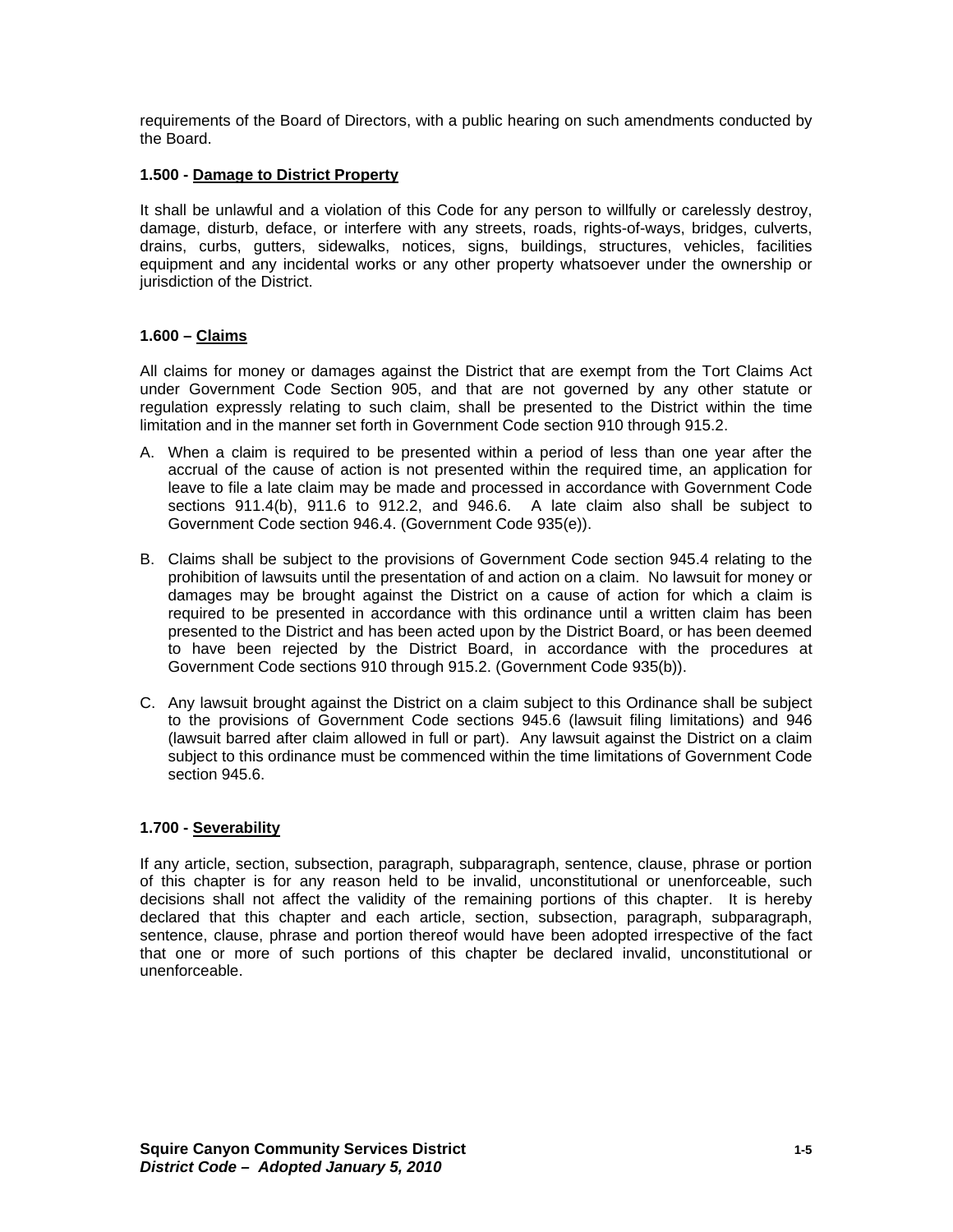### **CHAPTER 2 - BOARD OF DIRECTORS AND ADMINISTRATION**

### Section

### Page

| 2.000 |  |
|-------|--|
| 2.010 |  |
| 2.020 |  |
| 2.030 |  |
| 2.040 |  |
| 2.050 |  |
| 2.100 |  |
| 2.110 |  |
| 2.120 |  |
| 2.130 |  |
| 2.140 |  |
| 2.150 |  |
| 2.160 |  |
| 2.170 |  |
| 2.180 |  |
| 2.200 |  |
| 2.205 |  |
| 2.210 |  |
| 2.215 |  |
| 2.220 |  |
| 2.225 |  |
| 2.230 |  |
| 2.235 |  |
| 2.240 |  |
| 2.245 |  |
| 2.250 |  |
| 2.255 |  |
| 2.260 |  |
| 2.265 |  |
| 2.270 |  |
| 2.275 |  |
| 2.280 |  |
| 2.285 |  |
| 2.300 |  |
| 2.310 |  |
| 2.320 |  |
| 2.330 |  |
| 2.340 |  |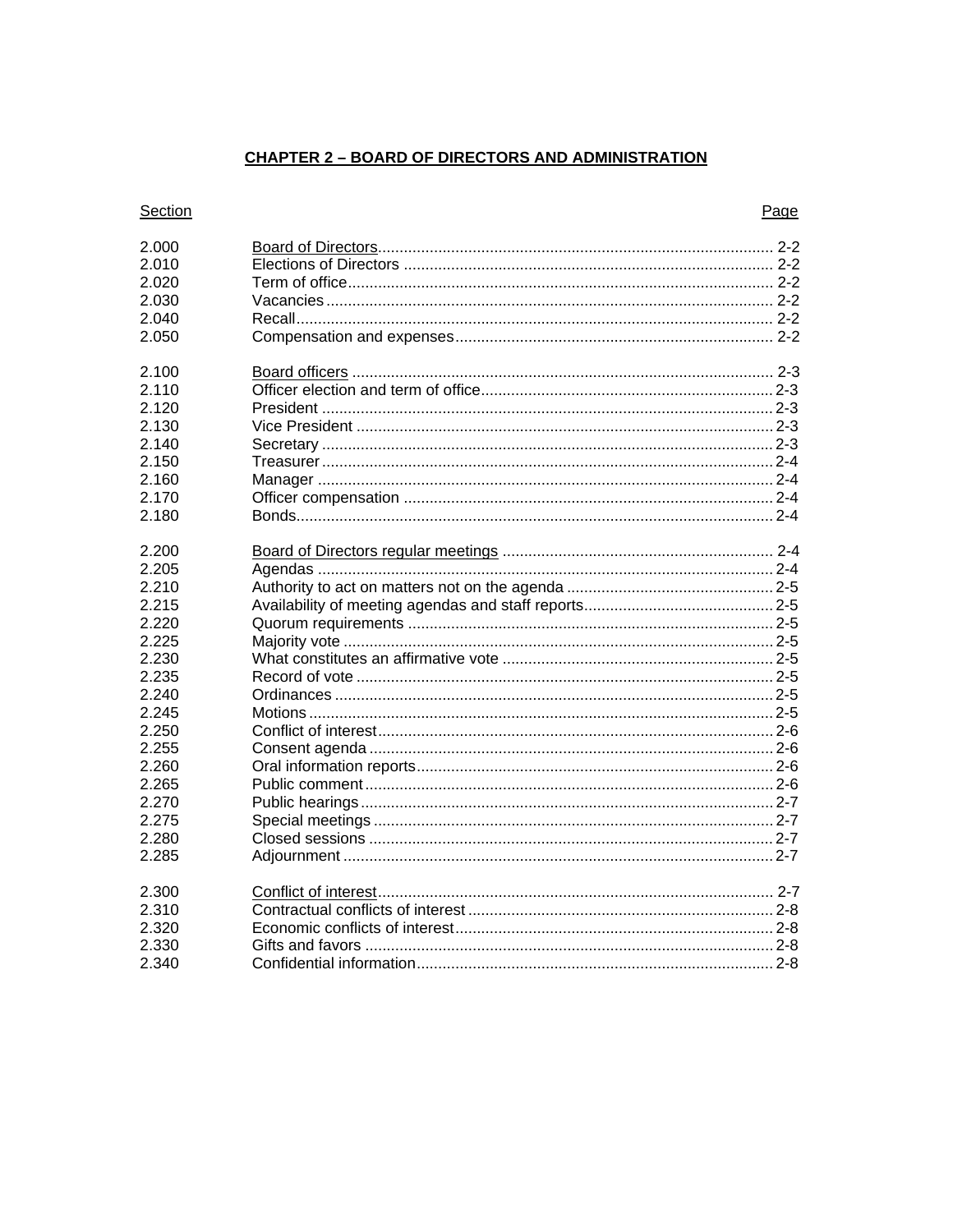### **2.000 - Board of Directors**

The District Board shall consist of five Directors, all of whom shall be registered electors residing within the District and all of whom shall be elected at large.

### **2.010 - Election of Director**

The election of the members of the Board of Directors shall be held on the same day as the statewide general election pursuant to Section 10404 of the Elections Code. Except as otherwise provided by community services district law, District elections are subject to the provisions of the Uniform District Election Law, Part 4 (commencing with Section 10500) of Division 10.

### **2.020 - Term of Office**

The term of office of each member of the Board of Directors is four years or until his or her successor qualifies and takes office. Directors shall take office at noon on the first Friday in December following their election.

### **2.030 - Vacancies**

Any vacancy in the office of a member elected to the Board of Directors shall be filled pursuant to Section 1780 of the Government Code.

### **2.050 – Compensation and Reimbursement of Expenses**

- A. (1) In addition to any compensation received pursuant to this section, Directors shall be allowed any actual and necessary expense incurred in the performance of their duties per standard District reimbursement procedures found in subparagraph B, below.
- B. Each Director is entitled to reimbursement for their actual and necessary expenses, including the cost of programs and seminars, incurred in the performance of the duties required or authorized by the Board.

(1) It is the policy of the District to exercise prudence with respect to hotel/motel accommodations. It is also the policy of the District for Directors and staff to stay at the main hotel/motel location of a conference, seminar, or class to gain maximum participation and advantage of interaction with others whenever possible.

(2) If lodging is in connection with a conference or organized education activity, lodging costs shall not exceed the maximum group rate published by the conference or activity sponsor, provided that lodging at the group rate is available to the member of the Board of Directors at the time of booking. If the group rate is not available, the Director shall use lodging that is comparable with the group rate. Personal phone calls, room service, and other discretionary expenditures are not reimbursable.

(3) Members of the Board of Directors shall use government and group rates offered by a provider of transportation for travel when available.

(4) Directors using his/her private vehicle on District business, shall be compensated at the prevailing IRS per diem mileage rate.

(5) Any Director traveling on District business shall receive in addition to transportation and lodging expenses, a per diem allowance to cover ordinary expenses such as meals, refreshments and tips. The amount set for per diem shall be considered fair reimbursement.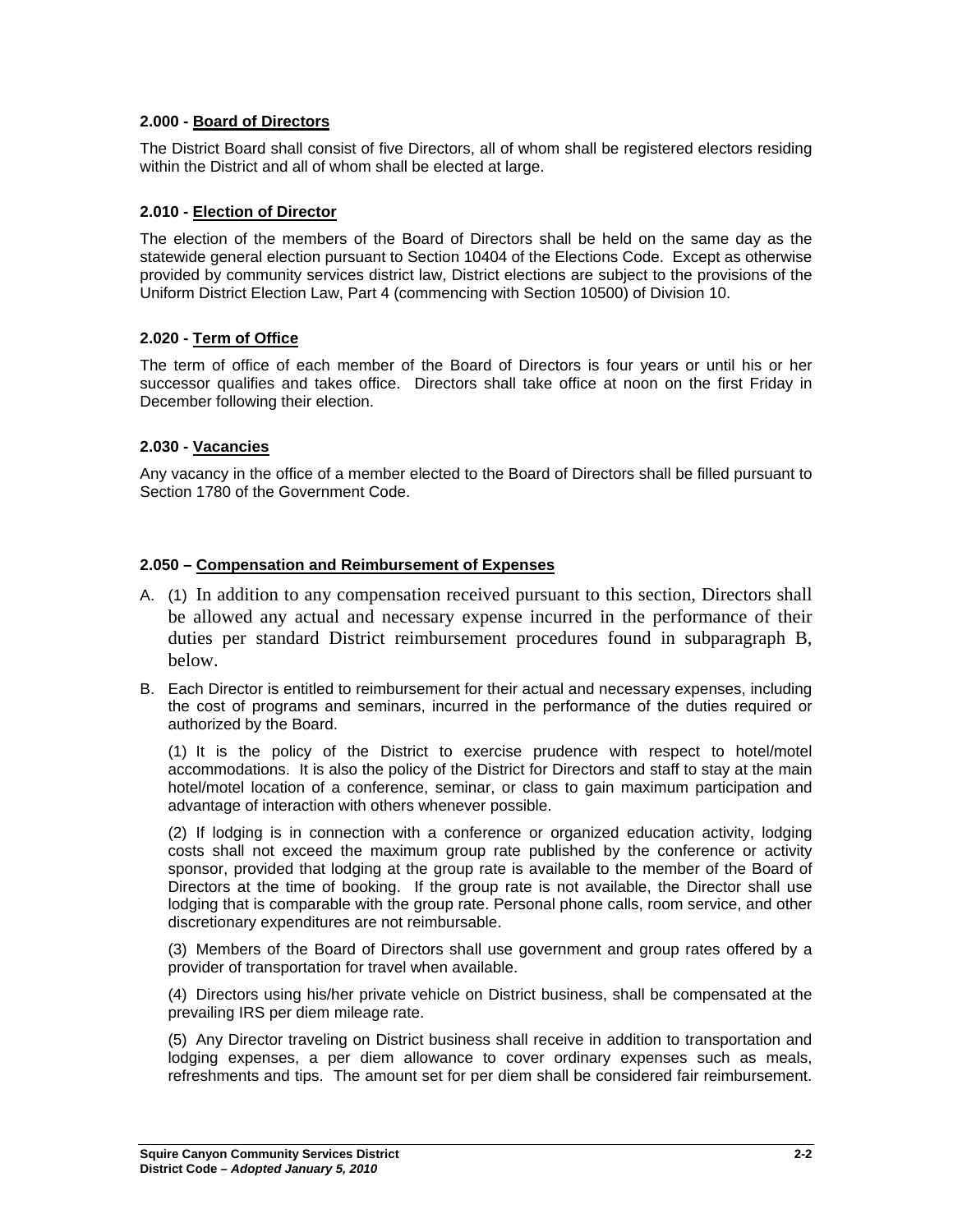The per diem shall include \$10.00 for breakfast, \$15.00 for lunch, and \$20.00 for dinner, for a daily total of \$55.00.

(6) All travel and other expenses for District business, conferences, or seminars outside of the State of California shall require separate Board authorization, with specific accountability as to how the District shall benefit by such expenditure.

(7) All expenses that do not fall within the reimbursement policy set forth above shall be approved by the Board of Directors, at a public meeting, before the expense is incurred.

(8) Board members shall submit an expense report on the District form within ten (10) calendar days after incurring the expense. The expense report shall be accompanied by receipts documenting each expense except for per diem allowances (53232.3(d)).

(9) Members of the Board of Directors shall provide brief reports on meetings attended at the expense of the District at the next regular meeting of the Board of Directors.

### **2.100 – Board Officers**

The officers of the District shall be a President, a Vice President, a Secretary, a Treasurer, a Manager, and such other officers as may be prescribed by the Board from time to time to perform such duties as may be designated by the Board. The offices of General Manager, Secretary and Treasurer may be consolidated into one position. The President shall be a member of the Board, but neither the Treasurer nor the Manager may be a member of the Board.

### **2.110 – Officer Election and Term of Office**

The President and the Vice President of the Board shall be elected by the members of the Board for a two-year term. The election shall be held at any time during the first regular meeting following the date members of the Board are eligible to assume office following the general District election. The Manager, the Treasurer and the Secretary shall serve at the pleasure of the Board.

### **2.120 - President**

The President:

- A. Shall preside over meetings of the Board of Directors.
- B. May sign deeds, notes, bonds, contracts or other instruments authorized by the Board to be executed, except in cases in which the signing and execution thereof shall be expressly designated by the Board to some other officer or agent of the District or shall be required by law to be otherwise signed or executed and;

C. Shall perform in general all duties incident to the office of President and such other duties as may be prescribed by the Board from time to time.

### **2.130 - Vice President**

The Vice President shall in the absence of the President, assume the duties and powers of the President. In the absence of the President and the Vice President, at any meeting, a President pro tempore may be selected to assume the duties and powers of the President.

### **2.140 - Secretary**

The Secretary shall:

- A. Cause minutes of the meetings of the Board to be kept in one or more books provided for that purpose; and
- B. See that all notices are duly given as required by law; and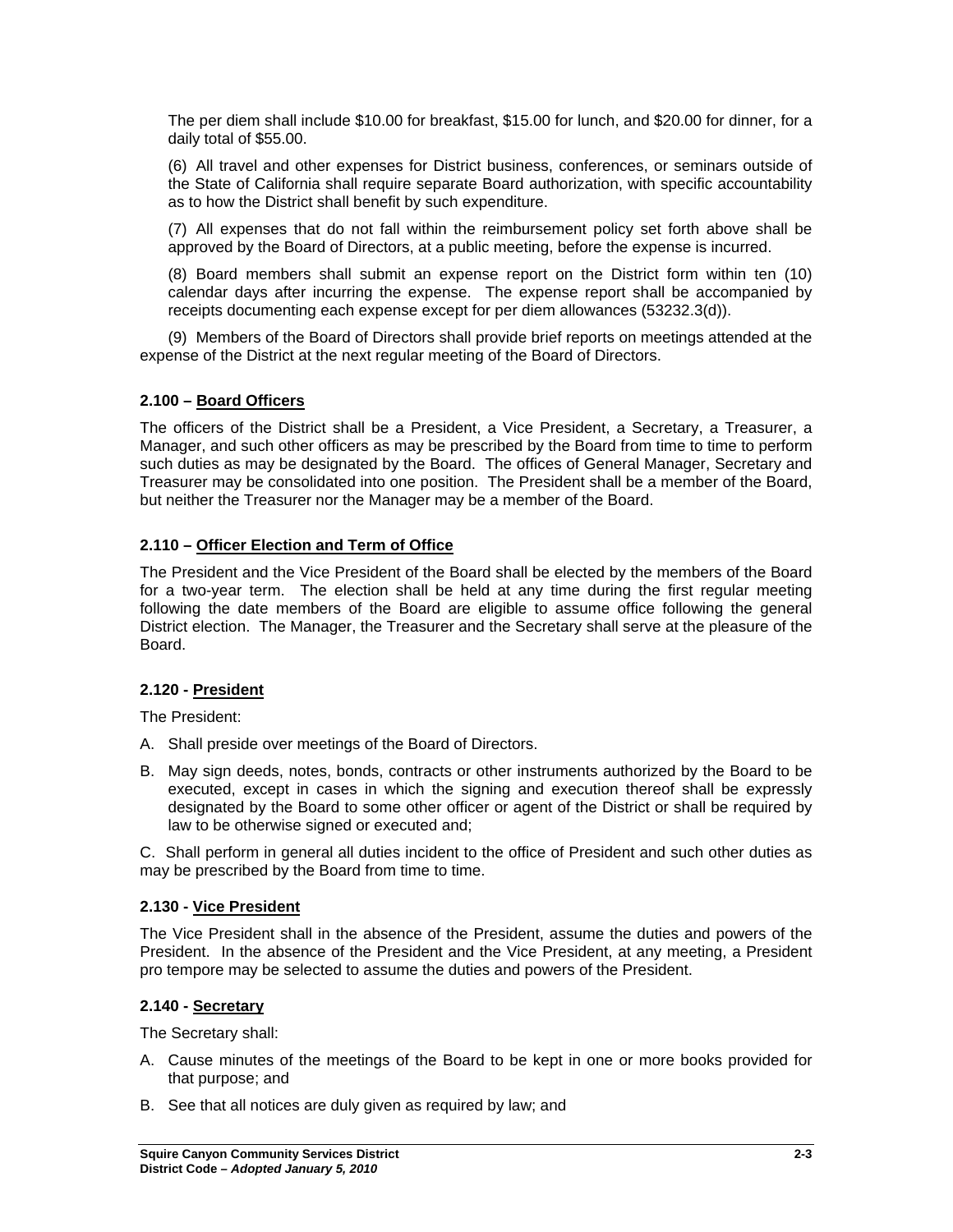- C. Be custodian of the District records and of the seal of the District and affix the seal of the District to documents, the execution of which is on behalf of the District under its seal is duly authorized; and
- D. Perform in general all duties incident to the office of Secretary and such other duties as from time to time may be assigned to him by the Board.

### **2.150 –Treasurer**

The Treasurer shall see that all funds and securities of the District are deposited with the District's depositary and in general perform all the duties incident to the office of Treasurer and such other duties as from time to time may be assigned to him by the Board.

### **2.160 - Manager**

The Manager attend and participate at Board meetings and shall be responsible for all of the following:

- A. The implementation of policies established by the Board of Directors for the operation of the District;
- B. The appointment, supervision, discipline, and dismissal of the District's employees, consistent with the employee relations system established by the Board of Directors;
- C. The supervision of the District's facilities and services; and
- D. The supervision of the District's finances.

### **2.170 - Officer Compensation**

The Manager, Treasurer and Secretary shall each receive the compensation determined by the Board. The Board may employ, fix the compensation of and prescribe the authorities and duties of other officers necessary or convenient for the business of the District.

### **2.180- Bonds**

The Manager, Secretary, Treasurer and any other officer or agent of the District charged with the responsibility for the custody of any of its funds or property shall give bond in the sum and with such surety as the Board may determine.

### **2.200 - Board of Directors Regular Meetings**

Regular meetings of the Board of Directors will be held at the Avila Beach Community Center, 191 San Miguel Street in Avila Beach, San Luis Obispo County, on a quarterly basis on the second Tuesday in the months of January, April, July, and October at 7:30 p.m., unless canceled by the President of the Board. All regular and special meetings and cancellations of regular meetings shall be properly noticed to the public per existing state law or District policy as may be amended from time to time. (California Government Code Section 54954 et. seq.)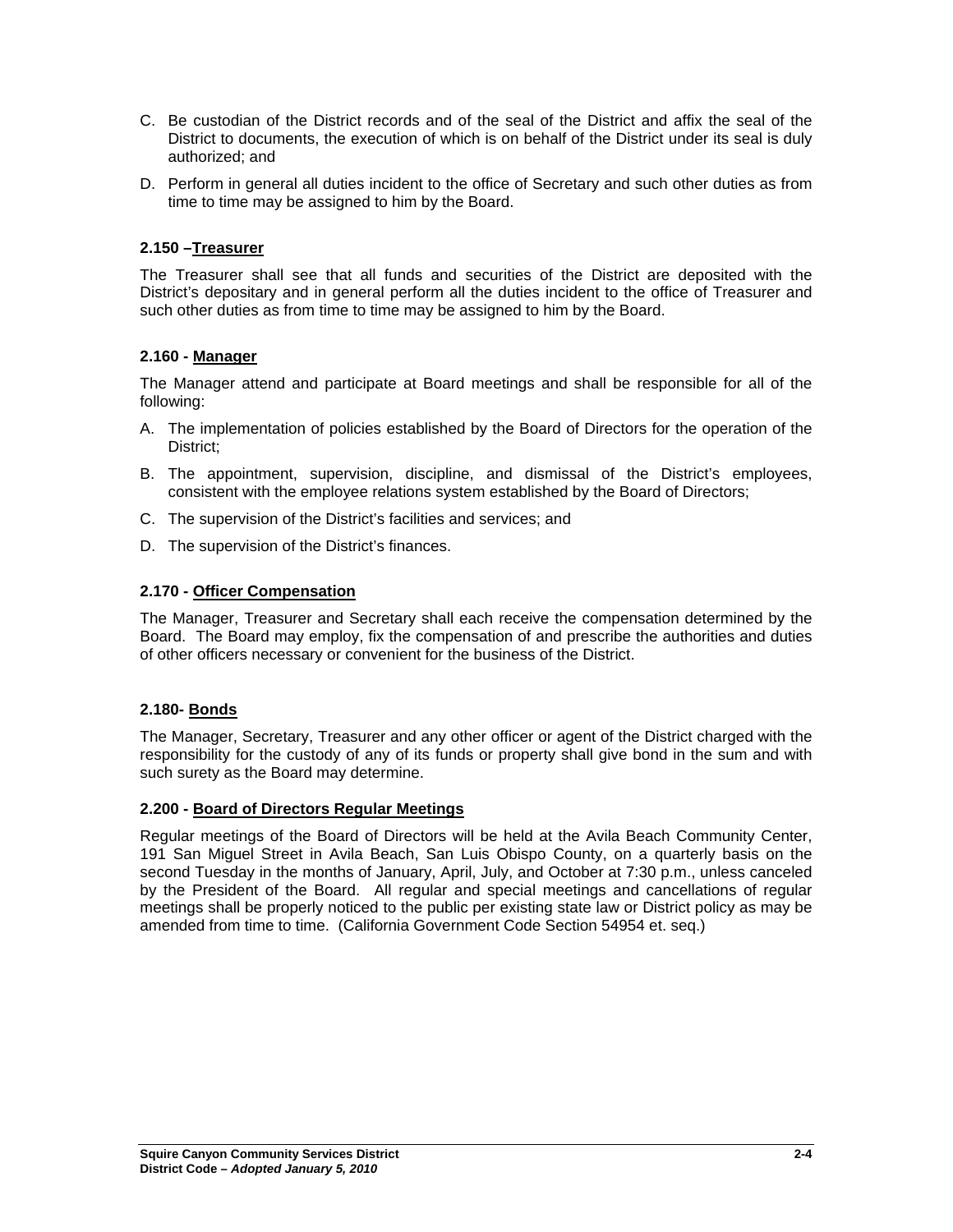### **2.205 – Agenda**

The District Secretary shall be responsible for preparing and delivering the agenda for Board meetings and seeing that it is posted in a location freely accessible to the public no later than 72 hours before each regular meeting. The agenda shall specify the time and location of the meeting and contain a brief general description of each item of business to be transacted or discussed at the meeting (Government Code section 54954.2.). Any member of the Board may request the District Secretary to place an item for discussion or action on the agenda. In order to allow sufficient time to prepare the agenda and back-up materials, the deadline for adding items to the agenda for a regular meeting shall be at 4:00 p.m., on the last Friday of the month previous to the meeting.

### **2.210 - Authority to Act on Matters not on the Agenda**

The Board shall take no action on any item not appearing on the posted agenda, except under the following conditions: (a) upon a determination by a majority of the Board that an emergency situation exists, which involves matters upon which prompt action is necessary due to the disruption or threatened disruption of public facilities, including work stoppages or other activity which severely impairs public health, safety, or both, as determined by a majority of the members of the Board, or crippling disaster which severely impairs public health, safety, or both, as determined by a majority of the members of the Board. (b) Upon a determination by a two-thirds vote of the Board, or, if less than two-thirds of the Board members are present, a unanimous vote of those members present, that there is a need to take immediate action and that the need for action came to the attention of the District subsequent to the agenda being posted. (c) The item was posted pursuant to 2.205 for a prior meeting of the Board occurring not more than five calendar days prior to the date action is taken on the item, and at the prior meeting the item was continued to the meeting at which action is being taken. (Government Code section 54954.2.)

### **2.215 - Availability of Meeting Agendas and Staff Reports**

Agendas and staff reports for Board of Directors' meetings are available to the public for review by request. Agendas may be mailed, emailed or faxed to the public as they are published. Copies of staff reports and agendas are available for a fee pursuant to Section 4.500. To obtain an agenda subscription or a copy of a staff report contact the District Manager at (805) 544-4011.

### **2.220 - Quorum Requirements**

A majority of all of the member of the Board shall constitute a quorum for the transaction of business. (Government Code Section 61045(a).)

### **2.225 - Majority Vote**

Except as otherwise specifically provided by law, a majority vote of the total membership of the Board of Directors is required for the Board of Directors to take action (Government Code Section 61045(c)).

### **2.230 - What Constitutes an Affirmative Vote**

Unless a Board member is not voting because of a conflict of interest, a Board member who is present shall be deemed to have voted in the affirmative on a matter unless the Board member votes against the measure by casting a "no" vote. When calling for the vote on a motion, the President of the Board shall normally ask if there is any opposition, since the remaining members present will be deemed to have voted in the affirmative unless they are not voting due to a conflict of interest.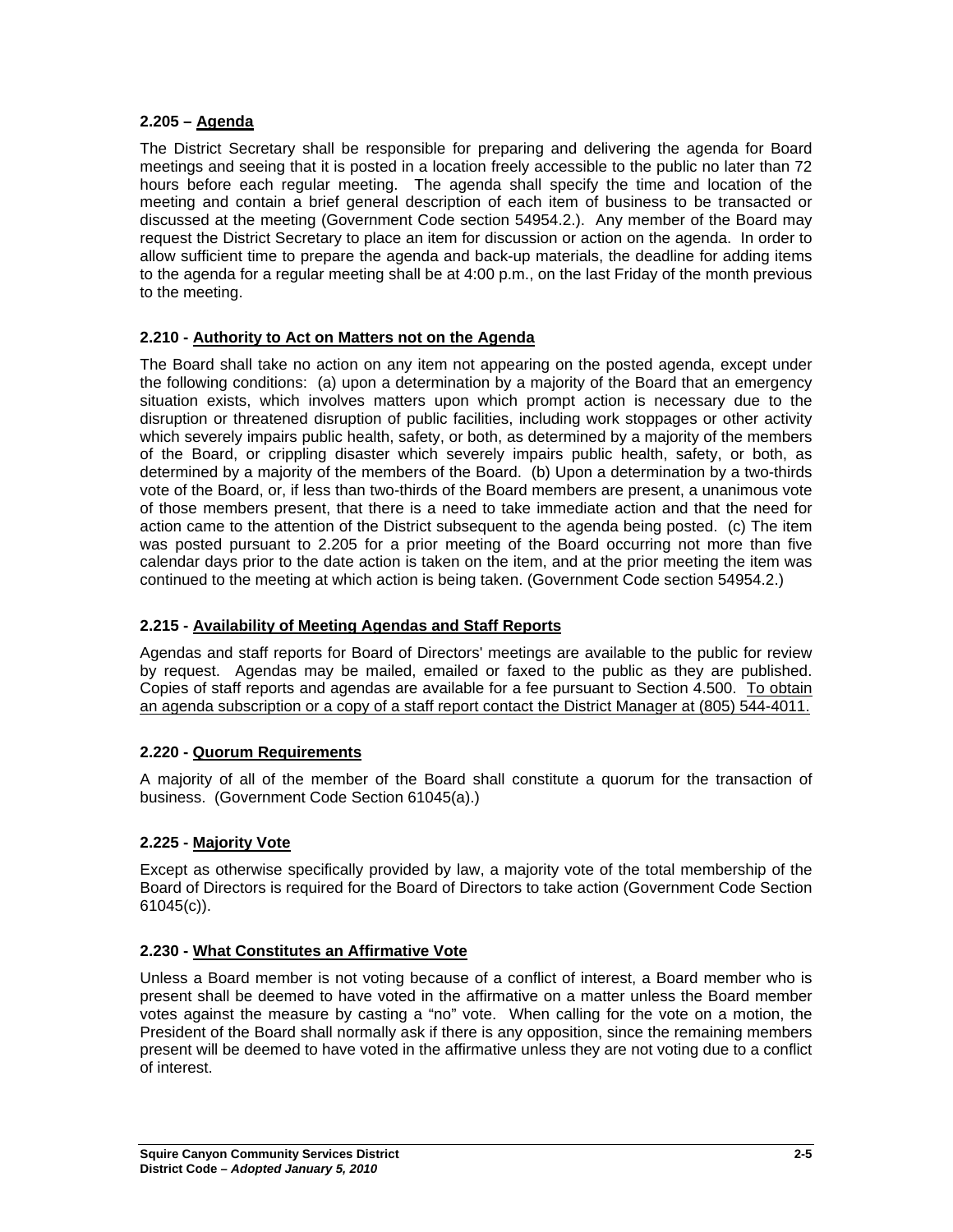### **2.235 - Record of Vote**

The minutes of the Board of Directors shall record the aye and no votes taken by the members of the Board of Directors for the passage of all ordinances, resolutions, or motions (Government Code Section 61045(d)).

### **2.240 – Ordinances**

District ordinances shall be adopted following the procedures of Article 7 (commencing with Section 25120) of Chapter 1 of Part 2 of Division 2 of Title 3 of the Government Code.

### **2.245 – Motions**

The three steps for bringing a motion before the Board are: (a) a member makes a motion; (b) another member seconds the motion; and (c) the President restates the motion and asks for any further discussion. While normally only one motion can be considered at a time and a motion must be disposed of before any other question is considered, (a) a motion may be amended before it is voted on, either by the consent of the members who moved and seconded, or, (b) a motion may be tabled before it is voted on by motion made to table, which is then seconded and approved by the Board. Any member of the Board, including the President, may make or second a motion.

### **2.250 - Conflict of Interest**

No member of the Board of Directors may participate in a hearing or take action on an item which creates a conflict of interest for the member. Where there is a conflict of interest, the conflicted member shall announce the conflict of interest and abstain from hearing or deciding the matter by stepping down from the dais. The member may participate in discussion on the item as a member of the public, but such discussion will be subject to the same limitations imposed on all other members of the public. Should the abstention of one or more conflicted members result in the lack of a quorum and the participation of a conflicted member be necessary for resolution of an item, the Board will follow the requirements of the Brown Act, the California Political Reform Act, and the Government Code to determine which conflicted member(s) shall be allowed to participate.

### **2.255 - Consent Agenda**

The District Manager may list on the agenda a "consent agenda", which shall consist of routine matters on which there is generally no opposition or need for discussion. Examples of consent agenda items might include approval of minutes, financial reports, and Manager's report. Any matter may be removed from the consent agenda and placed on the regular agenda at the request of any member of the Board. The entire consent agenda may be approved by a single motion made, seconded and approved by the Board.

### **2.260 - Oral Information Reports**

Any member of the Board may make an oral report for the purpose of informing the Board of any matter of interest to the District. The Board may also call on the District Manager, District staff, District engineer, or District legal counsel for oral informational reports on matters not on the agenda. Unless the Board makes one of the determinations required under Section 2.210, there shall be no discussion or action on matters covered in such oral reports.

### **2.265 - Public Comment**

Every agenda for a regular meeting shall provide an opportunity for members of the public to directly address the Board on items of interest that are within the subject matter jurisdiction of the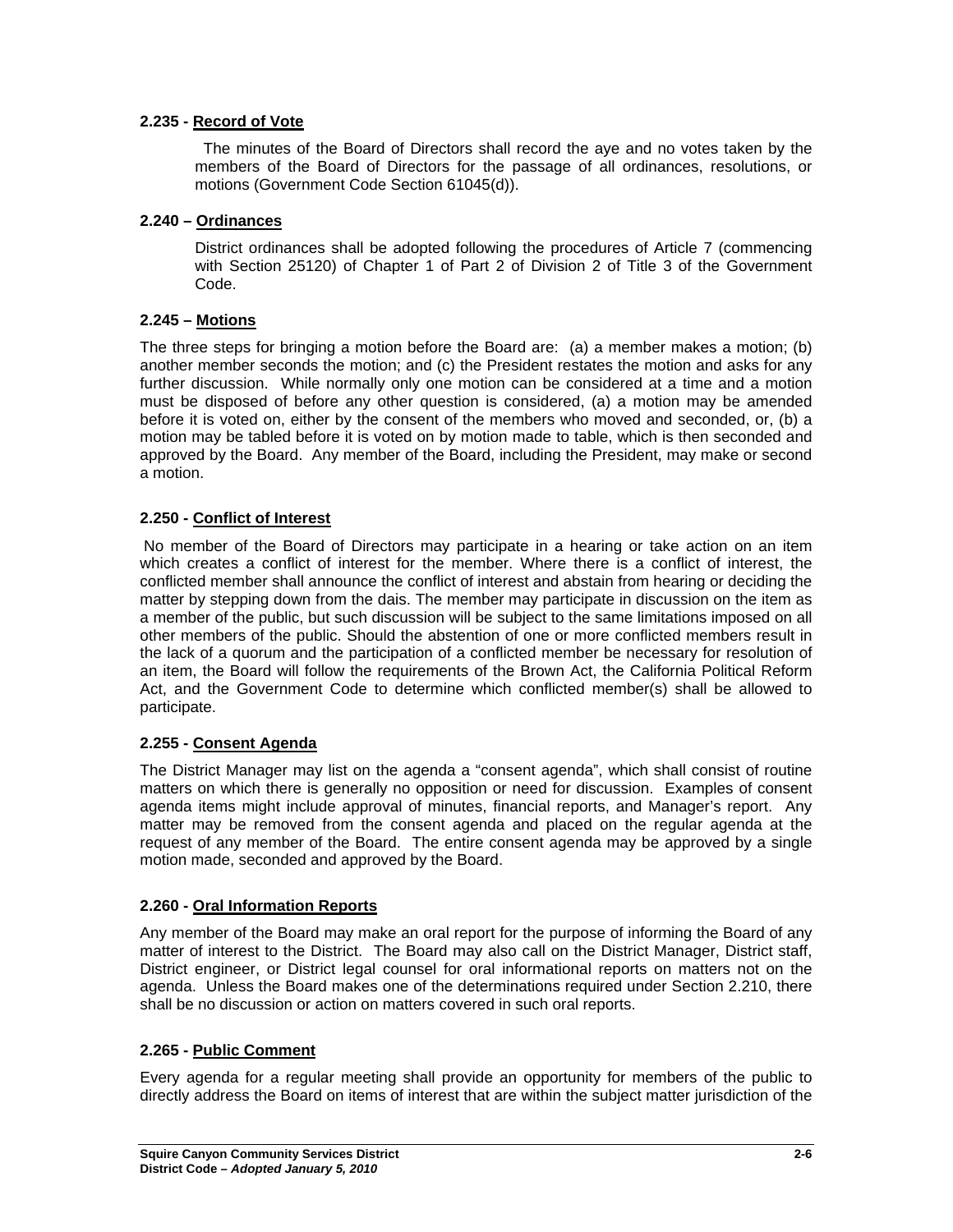Board and which do not appear on the agenda. No action or discussion shall be undertaken on any item not appearing on the posted agenda, except that members of the Board of Directors or District staff may briefly respond to statements made or questions posed by persons exercising their public comment rights pursuant to Section 2.265. It is the general policy of the Board to refer complaints and concerns from members of the public to the District Manager for investigation and resolution, if appropriate. In order to facilitate the meeting and public participation during the public forum session of the meeting, the Board may limit the total amount of time allocated for public comment on a particular issue (ten minutes shall be standard), and may limit the time allocated for public comment by an individual speaker (three minutes or less shall normally be standard).

### **2.270 - Public Hearings**

The procedure for conducting public hearings during a meeting of the Board shall be as follows: (a) no sooner than the time set for the public hearing, the President of the Board shall declare the public hearing open; (b) the President shall ask the District Manager whether notice of the public hearing has been given in the manner required by law; (c) the District Manager shall present a staff report concerning the subject of the hearing; (d) the President shall ask whether any members of the Board have any questions of the District Manager; (e) the President shall ask the District Manager whether any written comments on the subject matter of the public hearing have been received; (f) the President shall ask whether any members of the public wish to present written or oral comments on the subject of the public hearing; (g)public comment shall be directed to the President of the Board and limited to three minutes unless extended or shortened by the President at his/her discretion.; and, (h) following the close of presentation of comments, the President shall declare the public hearing closed. The Board may continue a public hearing from time to time.

### **2.275 - Special Meetings**

A special meeting may be called at any time by the President or by a majority of the members of the Board, by delivering written notice to each member of the Board and to each newspaper, and radio or television station requesting notice in writing. Such notice shall be received at least 24 hours before the time of such meeting as specified in the notice. The call and notice shall specify the time and place of the special meeting and the business to be transacted. No other business shall be considered at such meeting. The written notice may be dispensed with as to any member who at or prior to the time the meeting convenes files with the District Secretary a written waiver of notice. Waiver may be given by telegram. Such written notice may also be dispensed with as to any member who was actually present at the meeting at the time it convenes. The call and notice must also be posed at least 24 hours before the meeting in a location freely accessible to the public. (Government Code section 54956).

### **2.280 - Closed Sessions**

A closed session may be held on any subject authorized under the Ralph M. Brown Act. The authority for a closed session must be included in the agenda. (Government Code Sections 54956.9, 54957, 54957.6 and 54956.8.) The Board shall not keep minutes of its closed sessions. (Government Code section 54957.2.)

### **2.285 – Adjournment**

A meeting of the Board shall be adjourned by (a) loss of a quorum, (b) motion made, seconded and approved to adjourn the meeting, or (c) by declaration of the President that the meeting is adjourned when the agenda has been completed and there is not further business to come before the Board. A regular or special meeting of the Board may be adjourned to a specific day and time (a) by motion made, seconded and approved, (b) by approval of less than a quorum if a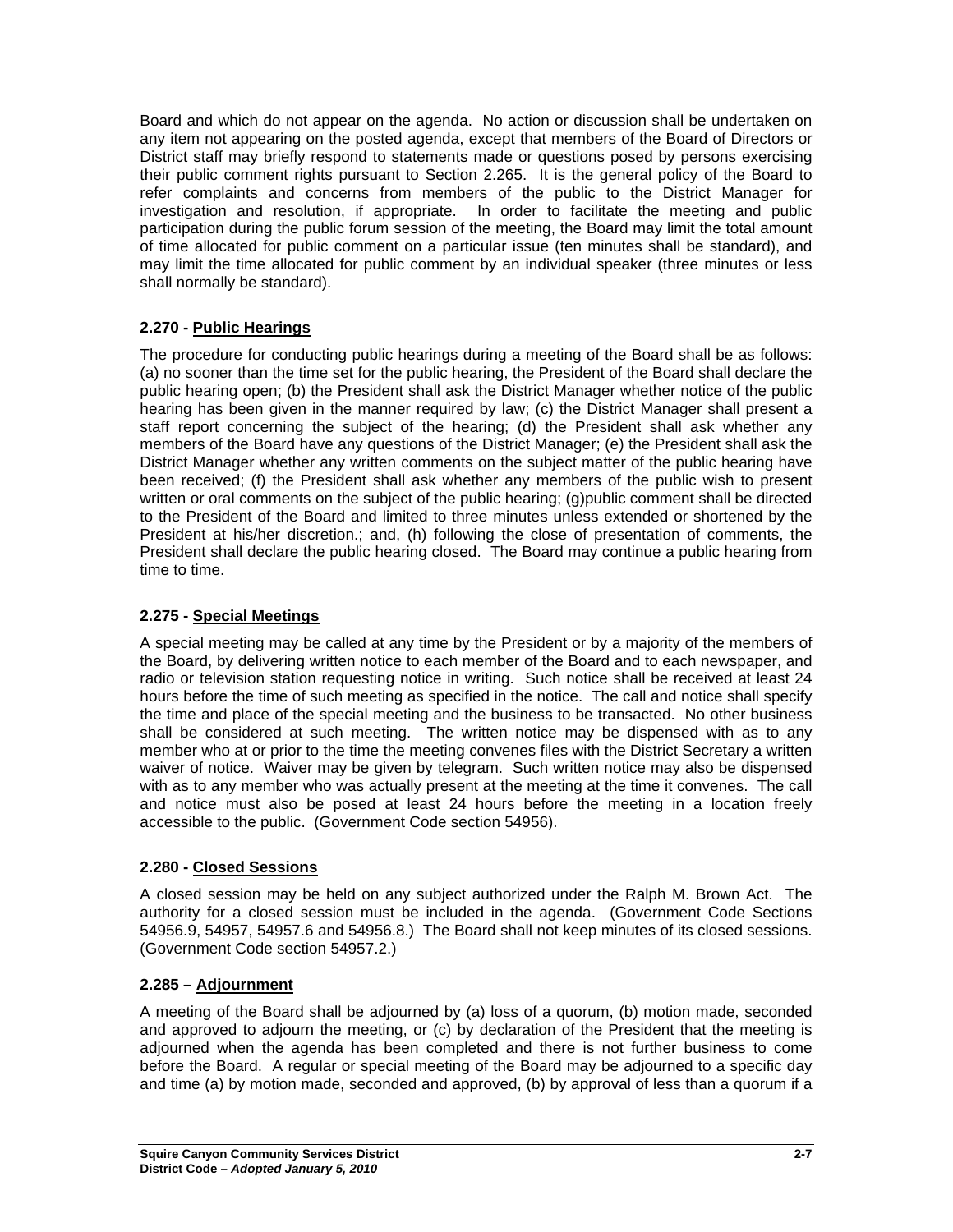quorum is not present, or (c) by the District Secretary if all members are absent from any regular or adjourned regular meeting. (Government Code section 54955.)

### **2.300 - General Conflict of Interest Policy**

The public judges its government by the way public officials and employees conduct themselves in the posts to which they are elected or appointed. The people have a right to expect that every official and employee will conduct himself in a manner that will tend to preserve public confidence in and respect for the government he represents. Such confidence and respect can best be promoted if every official and employee, whether paid or unpaid, and whether elected or appointed, will uniformly treat all citizens with courtesy, impartiality, fairness and equality under the laws and avoid both actual and potential conflicts between their private self interests and the public interests.

No employee shall grant or make available to any person any consideration, treatment, advantage or favor beyond that which it is the general practice to grant or make available to residents and landowners within the District at large. No employee shall request, use or permit the use of any District owned or District supported property, vehicle, equipment, labor or service which is not the general practice to make available to residents and landowners within the District at large, or which is provided as a matter of stated policy for the use of employees in the conduct of official business.

### **2.310 - Contractual Conflicts of Interest**

Neither any member of the Board, nor any officer or employee of the District, shall be financially interested in any contract made by them in their official capacity, nor shall they be purchasers at any sale nor vendors at any purchase by them in their official capacity. Members of the Board and officers and employees of the District shall observe and comply with all of the provisions of Article 4 of Chapter 1 of Division 4 (commencing with Section 1090) of the Government Code.

### **2.320 - Economic Conflicts of Interest**

All members of the Board and officers of the District shall observe and comply with all applicable state laws and regulations including but not limited to Section 87100 et al. of the California Government Code. *The Political Reform Act, California Government Code Section 81000, et seq., requires state and local government agencies to adopt and promulgate conflict-of-interest codes. The Fair Political Practices Commission has adopted 2 Cal. Code of Regulations. Section 18730, which contains the terms of a standard conflict of interest code, subject to amendments*  from time to time, is hereby incorporated by reference and otherwise constitutes the conflict of *interest code for the District.* 

- A. Appendix A to this Chapter is the 2008 version of Section 18730; and
- B. Appendix B to this Chapter are the adopted disclosure categories.

### **2.330 - Gifts and Favors**

No member of the Board or officer or employee of the District shall accept any gift, whether in the form of money, thing, favor, loan or promise, that would not be offered or given to him or her were not a member of the Board or official or employee of the District

### **2.340 - Confidential Information**

No member of the Board or official or employee of the District, without prior formal authorization from the Board, shall disclose any confidential information concerning any person or information or strategy related to closed session items.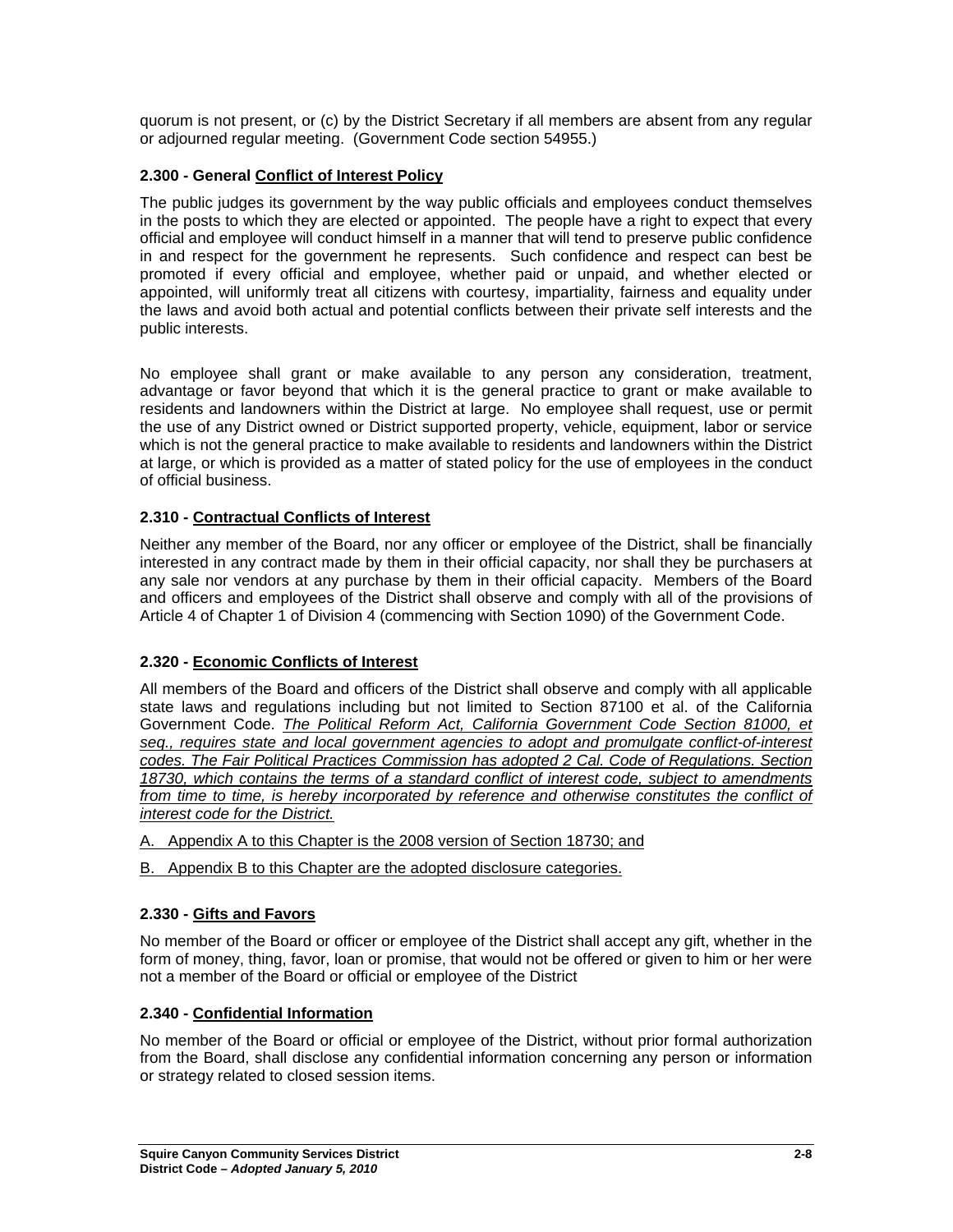CONFLICT OF INTEREST CODE

### 18730. Provisions of Conflict of Interest Codes

- (a) Incorporation by reference of the terms of this regulation along with the designation of employees and the formulation of disclosure categories in the Appendix referred to below constitute the adoption and promulgation of a conflict of interest code within the meaning of Government Code section 87300 or the amendment of a conflict of interest code within the meaning of Government Code section 87306 if the terms of this regulation are substituted for terms of a conflict of interest code already in effect. A code so amended or adopted and promulgated requires the reporting of reportable items in a manner substantially equivalent to the requirements of article 2 of chapter 7 of the Political Reform Act, Government Code sections 81000, et seq. The requirements of a conflict of interest code are in addition to other requirements of the Political Reform Act, such as the general prohibition against conflicts of interest contained in Government Code section 87100, and to other state or local laws pertaining to conflicts of interest.
- (b) The terms of a conflict of interest code amended or adopted and promulgated pursuant to this regulation are as follows:

(1) Section 1. Definitions.

The definitions contained in the Political Reform Act of 1974, regulations of the Fair Political Practices Commission (2 Cal. Code of Regs. sections 18110, et seq.), and any amendments to the Act or regulations, are incorporated by reference into this conflict of interest code.

(2) Section 2. Designated Employees.

The persons holding positions listed in the Appendix are designated employees. It has been determined that these persons make or participate in the making of decisions which may foreseeably have a material effect on economic interests.

(3) Section 3. Disclosure Categories.

This code does not establish any disclosure obligation for those designated employees who are also specified in Government Code section 87200 if they are designated in this code in that same capacity or if the geographical jurisdiction of this agency is the same as or is wholly included within the jurisdiction in which those persons must report their economic interests pursuant to article 2 of chapter 7 of the Political Reform Act, Government Code sections 87200, et seq.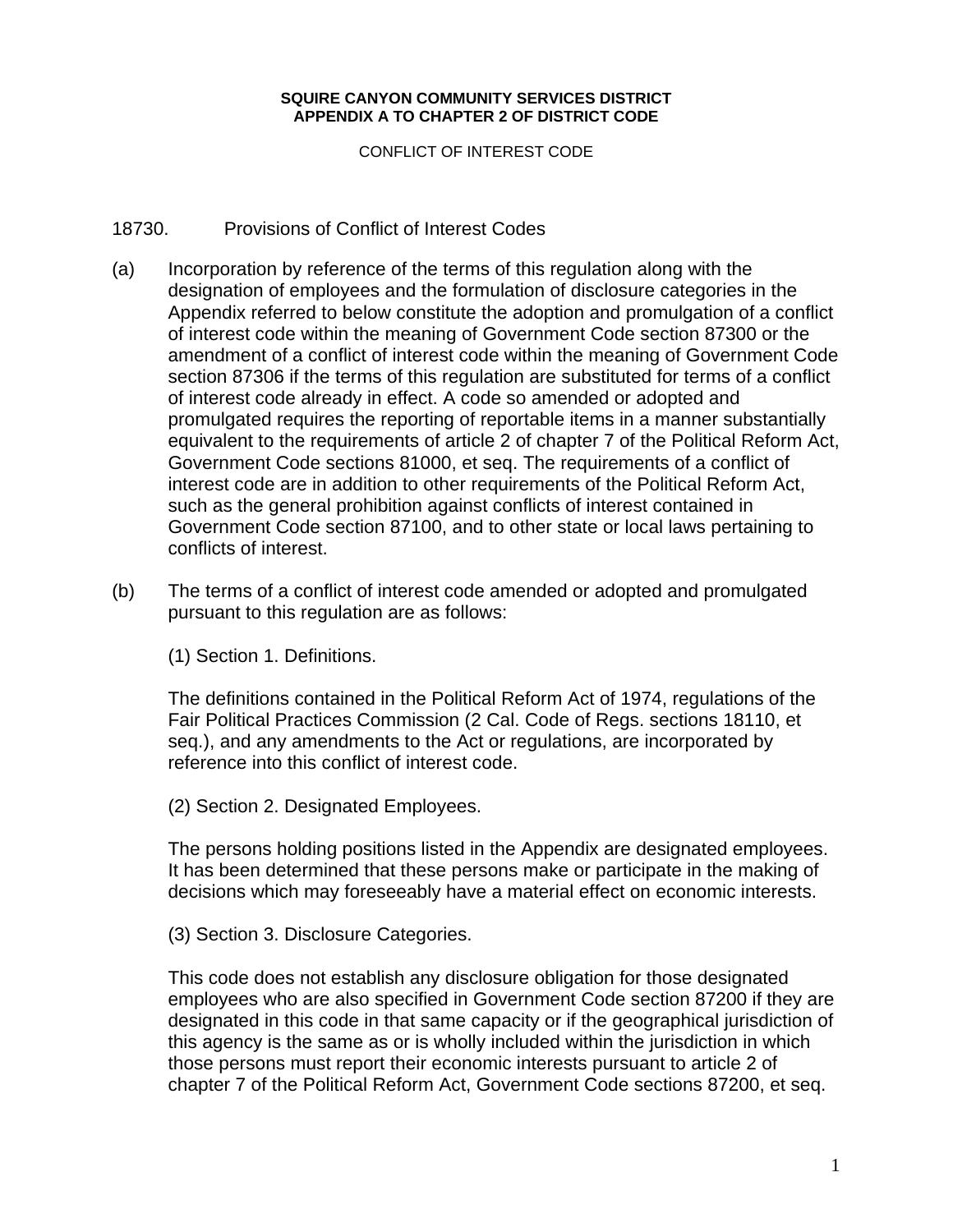In addition, this code does not establish any disclosure obligation for any designated employees who are designated in a conflict of interest code for another agency, if all of the following apply:

- (A) The geographical jurisdiction of this agency is the same as or is wholly included within the jurisdiction of the other agency;
- (B) The disclosure assigned in the code of the other agency is the same as that required under article 2 of chapter 7 of the Political Reform Act, Government Code section 87200; and
- (C) The filing officer is the same for both agencies.
	- Such persons are covered by this code for disqualification purposes only. With respect to all other designated employees, the disclosure categories set forth in the Appendix specify which kinds of economic interests are reportable. Such a designated employee shall disclose in his or her statement of economic interests those economic interests he or she has which are of the kind described in the disclosure categories to which he or she is assigned in the Appendix. It has been determined that the economic interests set forth in a designated employee's disclosure categories are the kinds of economic interests which he or she foreseeably can affect materially through the conduct of his or her office.
- (4) Section 4. Statements of Economic Interests: Place of Filing.

The code reviewing body shall instruct all designated employees within its code to file statements of economic interests with the agency or with the code reviewing body, as provided by the code reviewing body in the agency's conflict of interest code.

- (5) Section 5. Statements of Economic Interests: Time of Filing.
	- (A) Initial Statements. All designated employees employed by the agency on the effective date of this code, as originally adopted, promulgated and approved by the code reviewing body, shall file statements within 30 days after the effective date of this code. Thereafter, each person already in a position when it is designated by an amendment to this code shall file an initial statement within 30 days after the effective date of the amendment.
	- (B) Assuming Office Statements. All persons assuming designated positions after the effective date of this code shall file statements within 30 days after assuming the designated positions, or if subject to State Senate confirmation, 30 days after being nominated or appointed.
	- (C) Annual Statements. All designated employees shall file statements no later than April 1.
	- (D) Leaving Office Statements. All persons who leave designated positions shall file statements within 30 days after leaving office.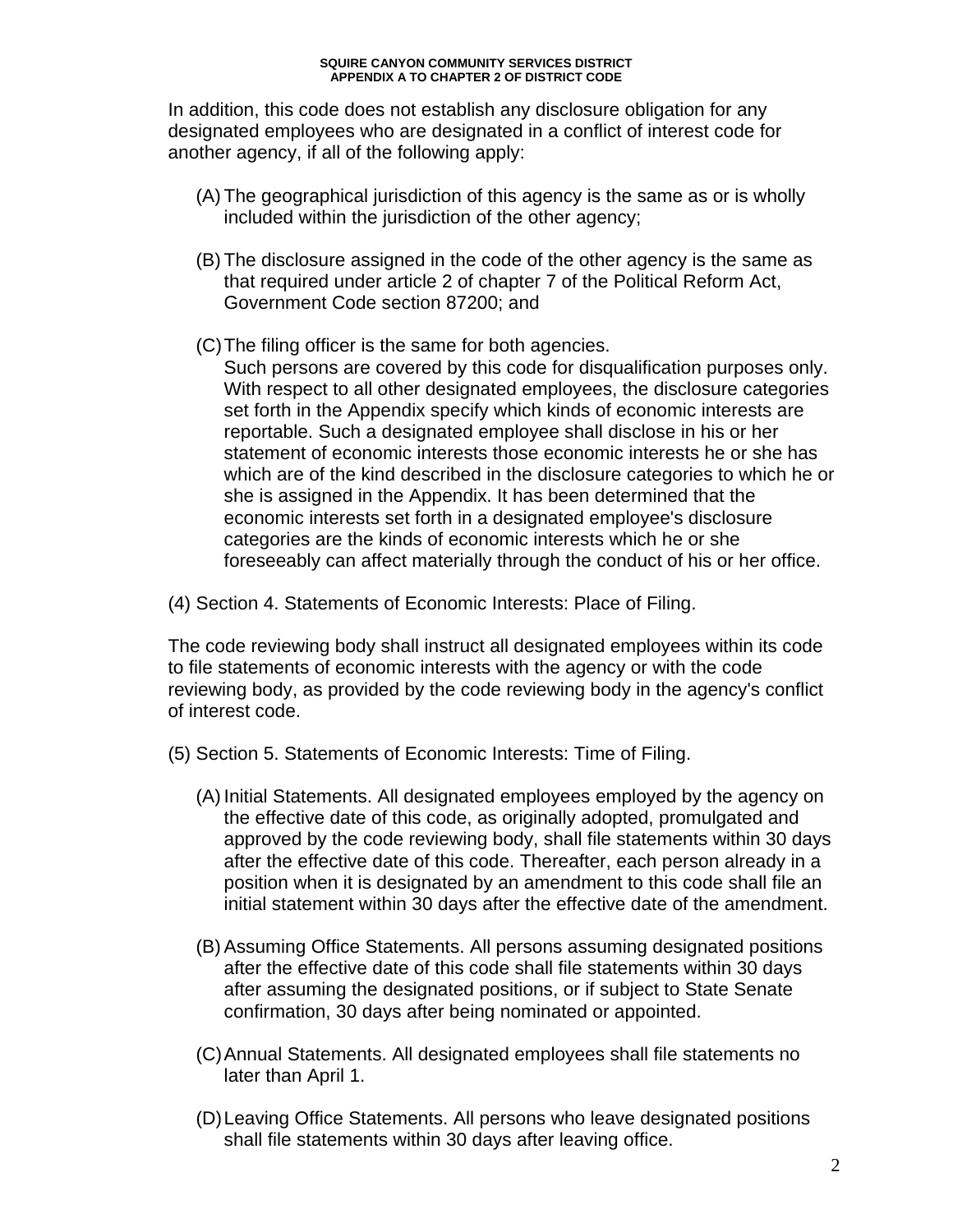(5.5) Section 5.5. Statements for Persons Who Resign Prior to Assuming Office.

Any person who resigns within 12 months of initial appointment, or within 30 days of the date of notice provided by the filing officer to file an assuming office statement, is not deemed to have assumed office or left office, provided he or she did not make or participate in the making of, or use his or her position to influence any decision and did not receive or become entitled to receive any form of payment as a result of his or her appointment. Such persons shall not file either an assuming or leaving office statement.

- (A) Any person who resigns a position within 30 days of the date of a notice from the filing officer shall do both of the following:
	- 1. File a written resignation with the appointing power; and
	- 2. File a written statement with the filing officer declaring under penalty of perjury that during the period between appointment and resignation he or she did not make, participate in the making, or use the position to influence any decision of the agency or receive, or become entitled to receive, any form of payment by virtue of being appointed to the position.

(6) Section 6. Contents of and Period Covered by Statements of Economic Interests.

- (A) Contents of Initial Statements. Initial statements shall disclose any reportable investments, interests in real property and business positions held on the effective date of the code and income received during the 12 months prior to the effective date of the code.
- (B) Contents of Assuming Office Statements. Assuming office statements shall disclose any reportable investments, interests in real property and business positions held on the date of assuming office or, if subject to State Senate confirmation or appointment, on the date of nomination, and income received during the 12 months prior to the date of assuming office or the date of being appointed or nominated, respectively.
- (C) Contents of Annual Statements. Annual statements shall disclose any reportable investments, interests in real property, income and business positions held or received during the previous calendar year provided, however, that the period covered by an employee's first annual statement shall begin on the effective date of the code or the date of assuming office whichever is later, or for a board or commission member subject to Government Code section 87302.6, the day after the closing date of the most recent statement filed by the member pursuant to 2 Cal. Code Regs. section 18754.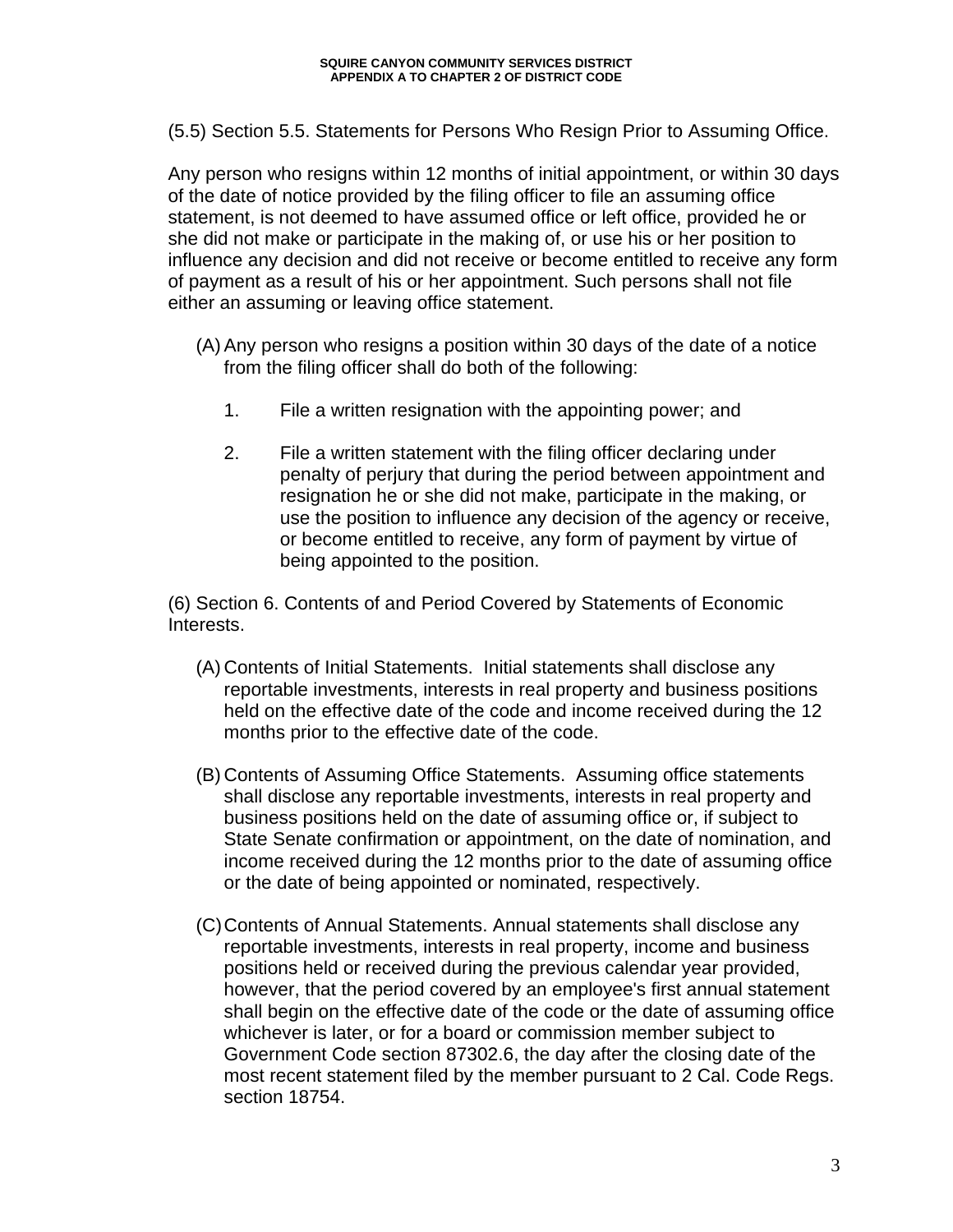- (D) Contents of Leaving Office Statements. Leaving office statements shall disclose reportable investments, interests in real property, income and business positions held or received during the period between the closing date of the last statement filed and the date of leaving office.
- (7) Section 7. Manner of Reporting.

Statements of economic interests shall be made on forms prescribed by the Fair Political Practices Commission and supplied by the agency, and shall contain the following information:

- (A) Investment and Real Property Disclosure. When an investment or an interest in real property3 is required to be reported,4 the statement shall contain the following:
	- 1. A statement of the nature of the investment or interest;
	- 2. The name of the business entity in which each investment is held, and a general description of the business activity in which the business entity is engaged;
	- 3. The address or other precise location of the real property;
	- 4. A statement whether the fair market value of the investment or interest in real property equals or exceeds two thousand dollars (\$2,000), exceeds ten thousand dollars (\$10,000), exceeds one hundred thousand dollars (\$100,000), or exceeds one million dollars (\$1,000,000).
- (B) Personal Income Disclosure. When personal income is required to be reported,5 the statement shall contain:
	- 1. The name and address of each source of income aggregating five hundred dollars (\$500) or more in value, or fifty dollars (\$50) or more in value if the income was a gift, and a general description of the business activity, if any, of each source;
	- 2. A statement whether the aggregate value of income from each source, or in the case of a loan, the highest amount owed to each source, was one thousand dollars (\$1,000) or less, greater than one thousand dollars (\$1,000), greater than ten thousand dollars (\$10,000), or greater than one hundred thousand dollars (\$100,000);
	- 3. A description of the consideration, if any, for which the income was received;
	- 4. In the case of a gift, the name, address and business activity of the donor and any intermediary through which the gift was made; a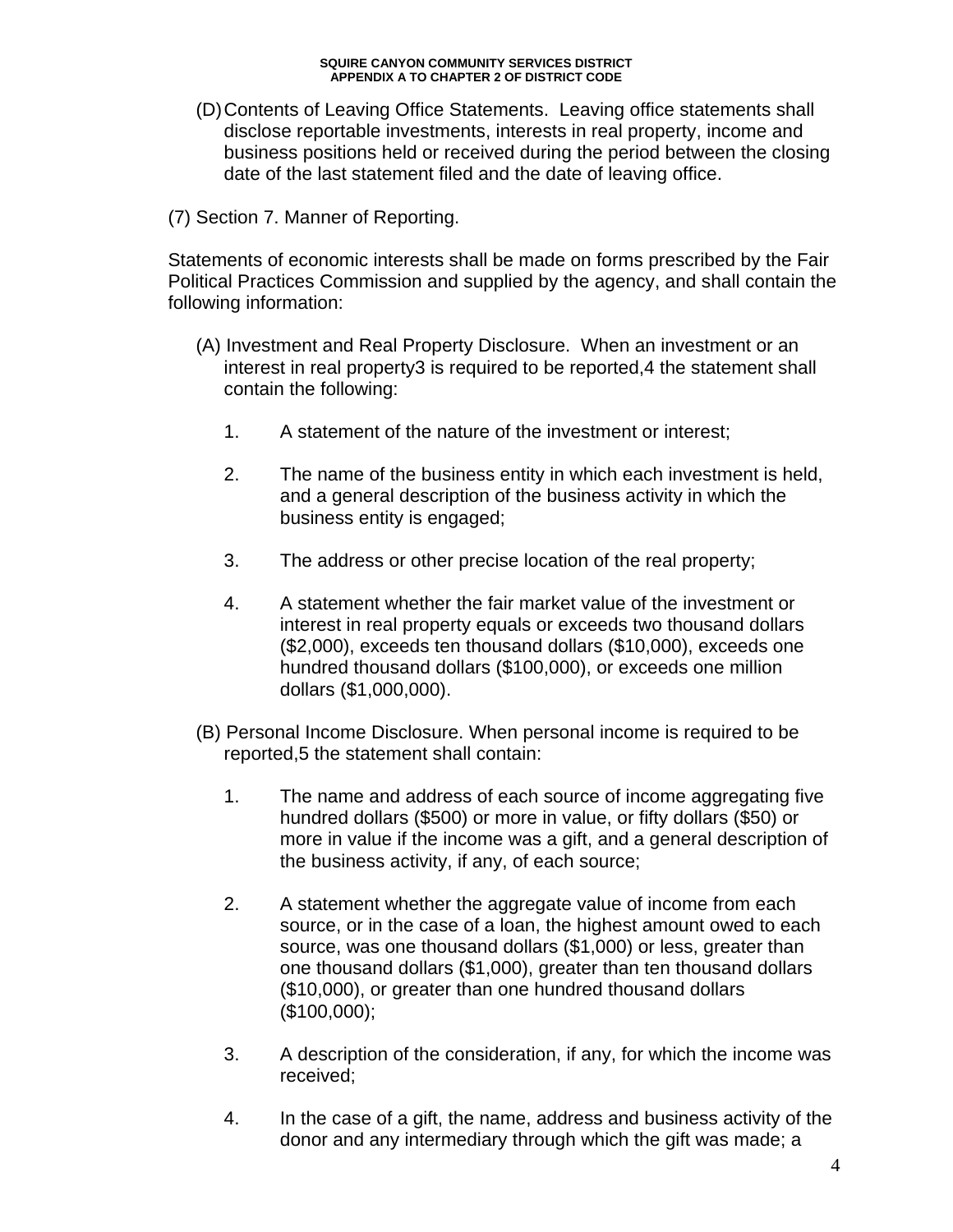description of the gift; the amount or value of the gift; and the date on which the gift was received;

- 5. In the case of a loan, the annual interest rate and the security, if any, given for the loan and the term of the loan.
- (C) Business Entity Income Disclosure. When income of a business entity, including income of a sole proprietorship, is required to be reported,6 the statement shall contain:
	- 1. The name, address, and a general description of the business activity of the business entity;
	- 2. The name of every person from whom the business entity received payments if the filer's pro rata share of gross receipts from such person was equal to or greater than ten thousand dollars (\$10,000).
- (D) Business Position Disclosure. When business positions are required to be reported, a designated employee shall list the name and address of each business entity in which he or she is a director, officer, partner, trustee, employee, or in which he or she holds any position of management, a description of the business activity in which the business entity is engaged, and the designated employee's position with the business entity.
- (E) Acquisition or Disposal During Reporting Period. In the case of an annual or leaving office statement, if an investment or an interest in real property was partially or wholly acquired or disposed of during the period covered by the statement, the statement shall contain the date of acquisition or disposal.
- (8) Section 8. Prohibition on Receipt of Honoraria.
	- (A) No member of a state board or commission, and no designated employee of a state or local government agency, shall accept any honorarium from any source, if the member or employee would be required to report the receipt of income or gifts from that source on his or her statement of economic interests. This section shall not apply to any part-time member of the governing board of any public institution of higher education, unless the member is also an elected official.

 Subdivisions (a), (b), and (c) of Government Code Section 89501 shall apply to the prohibitions in this section.

 This section shall not limit or prohibit payments, advances, or reimbursements for travel and related lodging and subsistence authorized by Government Code section 89506.

(8.1) Section 8.1. Prohibition on Receipt of Gifts in Excess of \$420.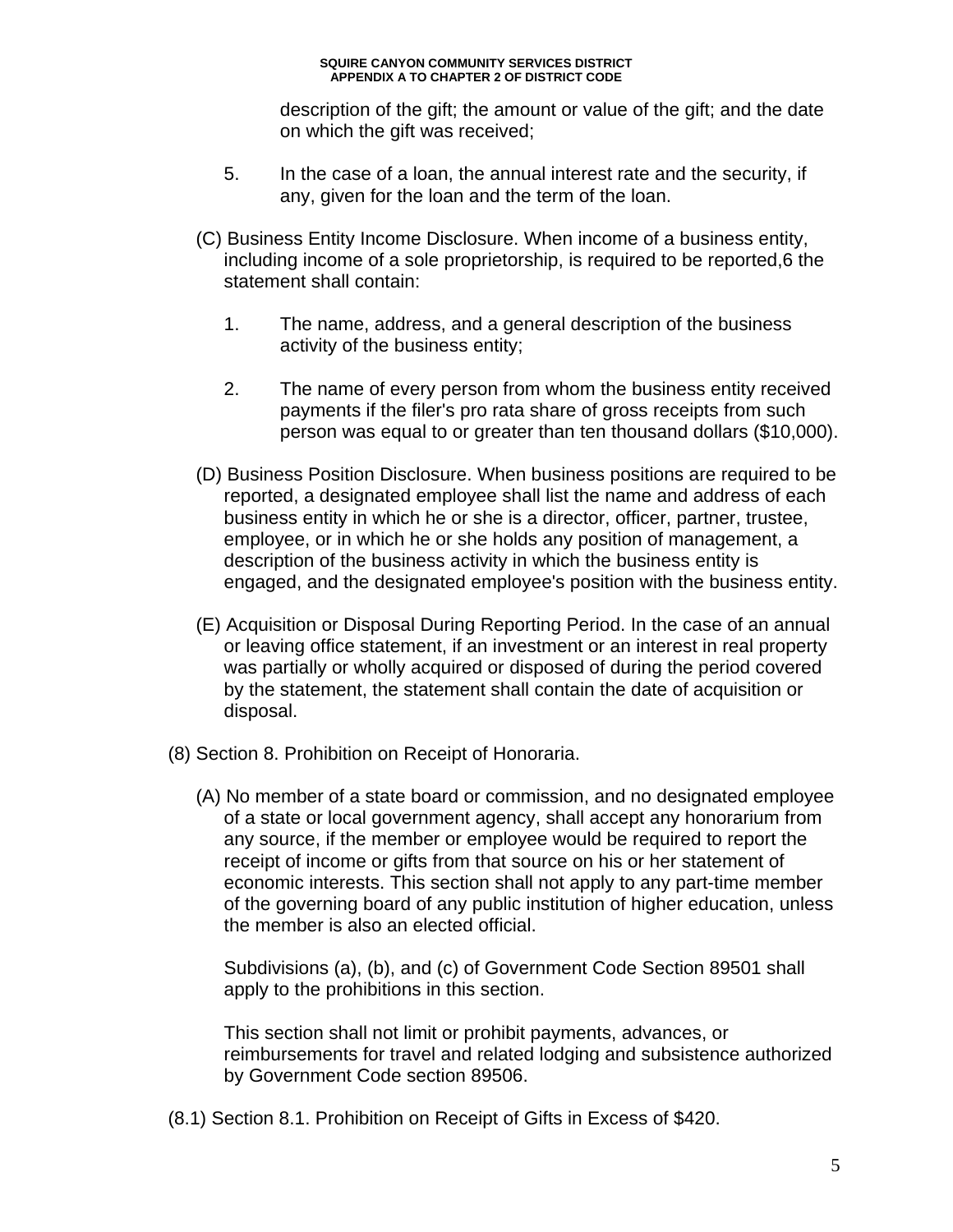(A) No member of a state board or commission, and no designated employee of a state or local government agency, shall accept gifts with a total value of more than \$420 in a calendar year from any single source, if the member or employee would be required to report the receipt of income or gifts from that source on his or her statement of economic interests. This section shall not apply to any part-time member of the governing board of any public institution of higher education, unless the member is also an elected official.

 Subdivisions (e), (f), and (g) of Government Code section 89503 shall apply to the prohibitions in this section.

- (8.2) Section 8.2. Loans to Public Officials.
	- (A) No elected officer of a state or local government agency shall, from the date of his or her election to office through the date that he or she vacates office, receive a personal loan from any officer, employee, member, or consultant of the state or local government agency in which the elected officer holds office or over which the elected officer's agency has direction and control.
	- (B) No public official who is exempt from the state civil service system pursuant to subdivisions (c), (d), (e), (f), and (g) of Section 4 of Article VII of the Constitution shall, while he or she holds office, receive a personal loan from any officer, employee, member, or consultant of the state or local government agency in which the public official holds office or over which the public official's agency has direction and control. This subdivision shall not apply to loans made to a public official whose duties are solely secretarial, clerical, or manual.
	- (C) No elected officer of a state or local government agency shall, from the date of his or her election to office through the date that he or she vacates office, receive a personal loan from any person who has a contract with the state or local government agency to which that elected officer has been elected or over which that elected officer's agency has direction and control. This subdivision shall not apply to loans made by banks or other financial institutions or to any indebtedness created as part of a retail installment or credit card transaction, if the loan is made or the indebtedness created in the lender's regular course of business on terms available to members of the public without regard to the elected officer's official status.
	- (D) No public official who is exempt from the state civil service system pursuant to subdivisions (c), (d), (e), (f), and (g) of Section 4 of Article VII of the Constitution shall, while he or she holds office, receive a personal loan from any person who has a contract with the state or local government agency to which that elected officer has been elected or over which that elected officer's agency has direction and control. This subdivision shall not apply to loans made by banks or other financial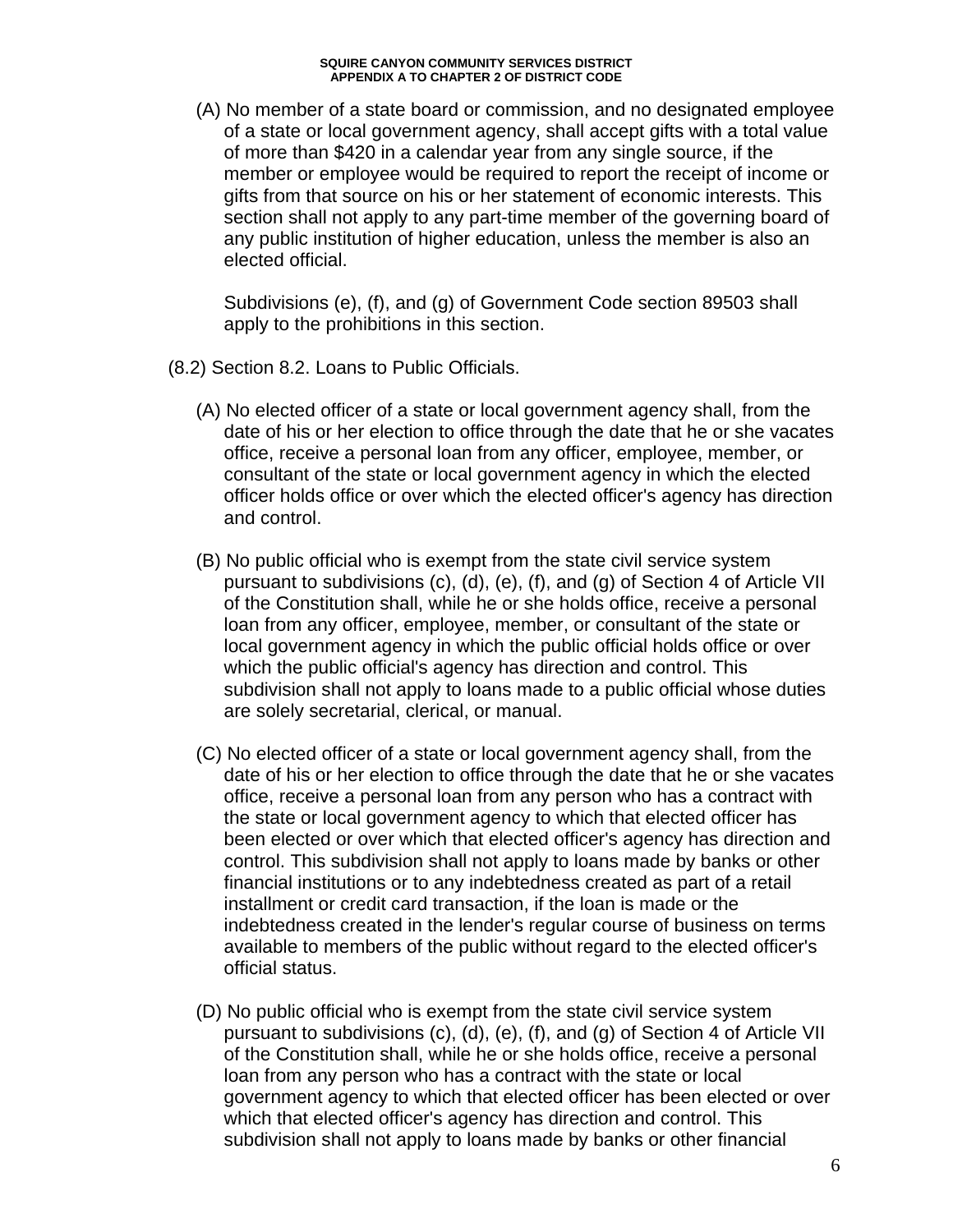institutions or to any indebtedness created as part of a retail installment or credit card transaction, if the loan is made or the indebtedness created in the lender's regular course of business on terms available to members of the public without regard to the elected officer's official status. This subdivision shall not apply to loans made to a public official whose duties are solely secretarial, clerical, or manual.

- (E) This section shall not apply to the following:
	- 1. Loans made to the campaign committee of an elected officer or candidate for elective office.
	- 2. Loans made by a public official's spouse, child, parent, grandparent, grandchild, brother, sister, parent-in-law, brother-inlaw, sister-in-law, nephew, niece, aunt, uncle, or first cousin, or the spouse of any such persons, provided that the person making the loan is not acting as an agent or intermediary for any person not otherwise exempted under this section.
	- 3. Loans from a person which, in the aggregate, do not exceed five hundred dollars (\$500) at any given time.
	- 4. Loans made, or offered in writing, before January 1, 1998.
- (8.3) Section 8.3. Loan Terms.
	- (A) Except as set forth in subdivision (B), no elected officer of a state or local government agency shall, from the date of his or her election to office through the date he or she vacates office, receive a personal loan of five hundred dollars (\$500) or more, except when the loan is in writing and clearly states the terms of the loan, including the parties to the loan agreement, date of the loan, amount of the loan, term of the loan, date or dates when payments shall be due on the loan and the amount of the payments, and the rate of interest paid on the loan.
	- (B) This section shall not apply to the following types of loans:
		- 1. Loans made to the campaign committee of the elected officer.
		- 2. Loans made to the elected officer by his or her spouse, child, parent, grandparent, grandchild, brother, sister, parent-in-law, brother-in-law, sister-in-law, nephew, niece, aunt, uncle, or first cousin, or the spouse of any such person, provided that the person making the loan is not acting as an agent or intermediary for any person not otherwise exempted under this section.
		- 3. Loans made, or offered in writing, before January 1, 1998.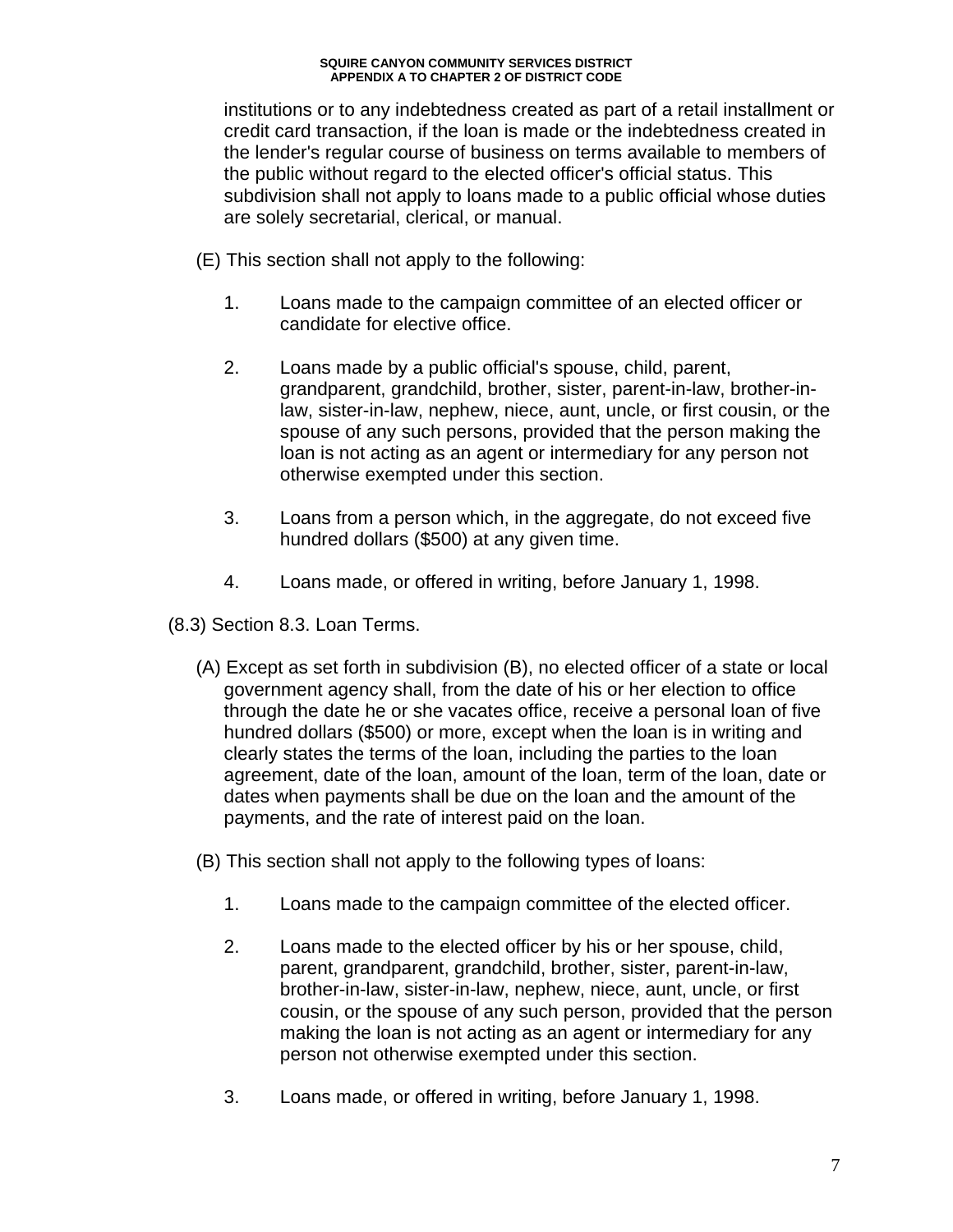- (C) Nothing in this section shall exempt any person from any other provision of Title 9 of the Government Code.
- (8.4) Section 8.4. Personal Loans.
	- (A) Except as set forth in subdivision (B), a personal loan received by any designated employee shall become a gift to the designated employee for the purposes of this section in the following circumstances:
		- 1. If the loan has a defined date or dates for repayment, when the statute of limitations for filing an action for default has expired.
		- 2. If the loan has no defined date or dates for repayment, when one year has elapsed from the later of the following:
			- a. The date the loan was made.
			- b. The date the last payment of one hundred dollars (\$100) or more was made on the loan.
			- c. The date upon which the debtor has made payments on the loan aggregating to less than two hundred fifty dollars (\$250) during the previous 12 months.
	- (B) This section shall not apply to the following types of loans:
		- 1. A loan made to the campaign committee of an elected officer or a candidate for elective office.
		- 2. A loan that would otherwise not be a gift as defined in this title.
		- 3. A loan that would otherwise be a gift as set forth under subdivision (A), but on which the creditor has taken reasonable action to collect the balance due.
		- 4. A loan that would otherwise be a gift as set forth under subdivision (A), but on which the creditor, based on reasonable business considerations, has not undertaken collection action. Except in a criminal action, a creditor who claims that a loan is not a gift on the basis of this paragraph has the burden of proving that the decision for not taking collection action was based on reasonable business considerations.
		- 5. A loan made to a debtor who has filed for bankruptcy and the loan is ultimately discharged in bankruptcy.
	- (C) Nothing in this section shall exempt any person from any other provisions of Title 9 of the Government Code.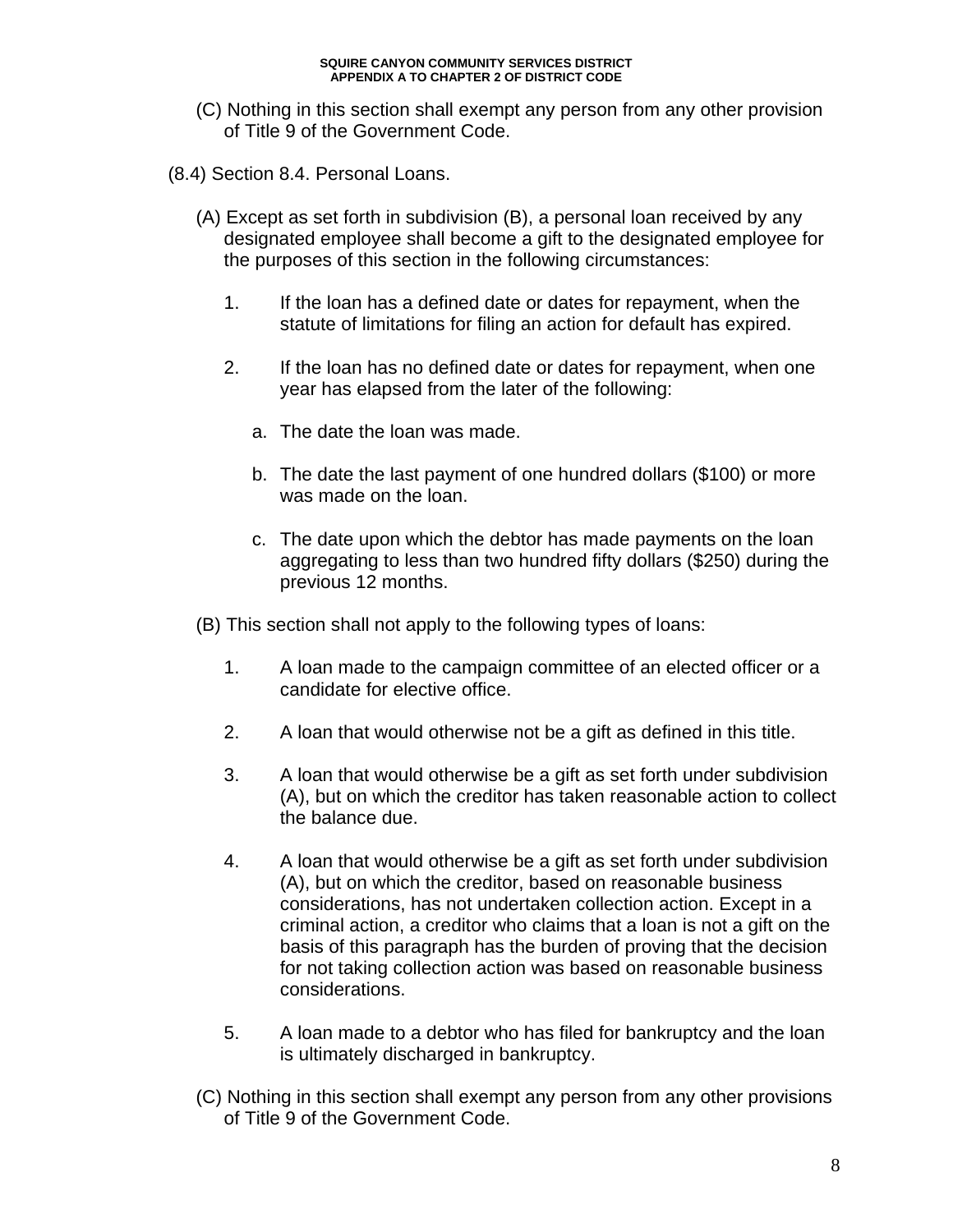### (9) Section 9. Disqualification.

No designated employee shall make, participate in making, or in any way attempt to use his or her official position to influence the making of any governmental decision which he or she knows or has reason to know will have a reasonably foreseeable material financial effect, distinguishable from its effect on the public generally, on the official or a member of his or her immediate family or on:

- (A) Any business entity in which the designated employee has a direct or indirect investment worth two thousand dollars (\$2,000) or more;
- (B) Any real property in which the designated employee has a direct or indirect interest worth two thousand dollars (\$2,000) or more;
- (C) Any source of income, other than gifts and other than loans by a commercial lending institution in the regular course of business on terms available to the public without regard to official status, aggregating five hundred dollars (\$500) or more in value provided to, received by or promised to the designated employee within 12 months prior to the time when the decision is made;
- (D) Any business entity in which the designated employee is a director, officer, partner, trustee, employee, or holds any position of management; or
- (E) Any donor of, or any intermediary or agent for a donor of, a gift or gifts aggregating \$420 or more provided to, received by, or promised to the designated employee within 12 months prior to the time when the decision is made.
- (9.3) Section 9.3. Legally Required Participation.

No designated employee shall be prevented from making or participating in the making of any decision to the extent his or her participation is legally required for the decision to be made. The fact that the vote of a designated employee who is on a voting body is needed to break a tie does not make his or her participation legally required for purposes of this section.

(9.5) Section 9.5. Disqualification of State Officers and Employees.

In addition to the general disqualification provisions of section 9, no state administrative official shall make, participate in making, or use his or her official position to influence any governmental decision directly relating to any contract where the state administrative official knows or has reason to know that any party to the contract is a person with whom the state administrative official, or any member of his or her immediate family has, within 12 months prior to the time when the official action is to be taken: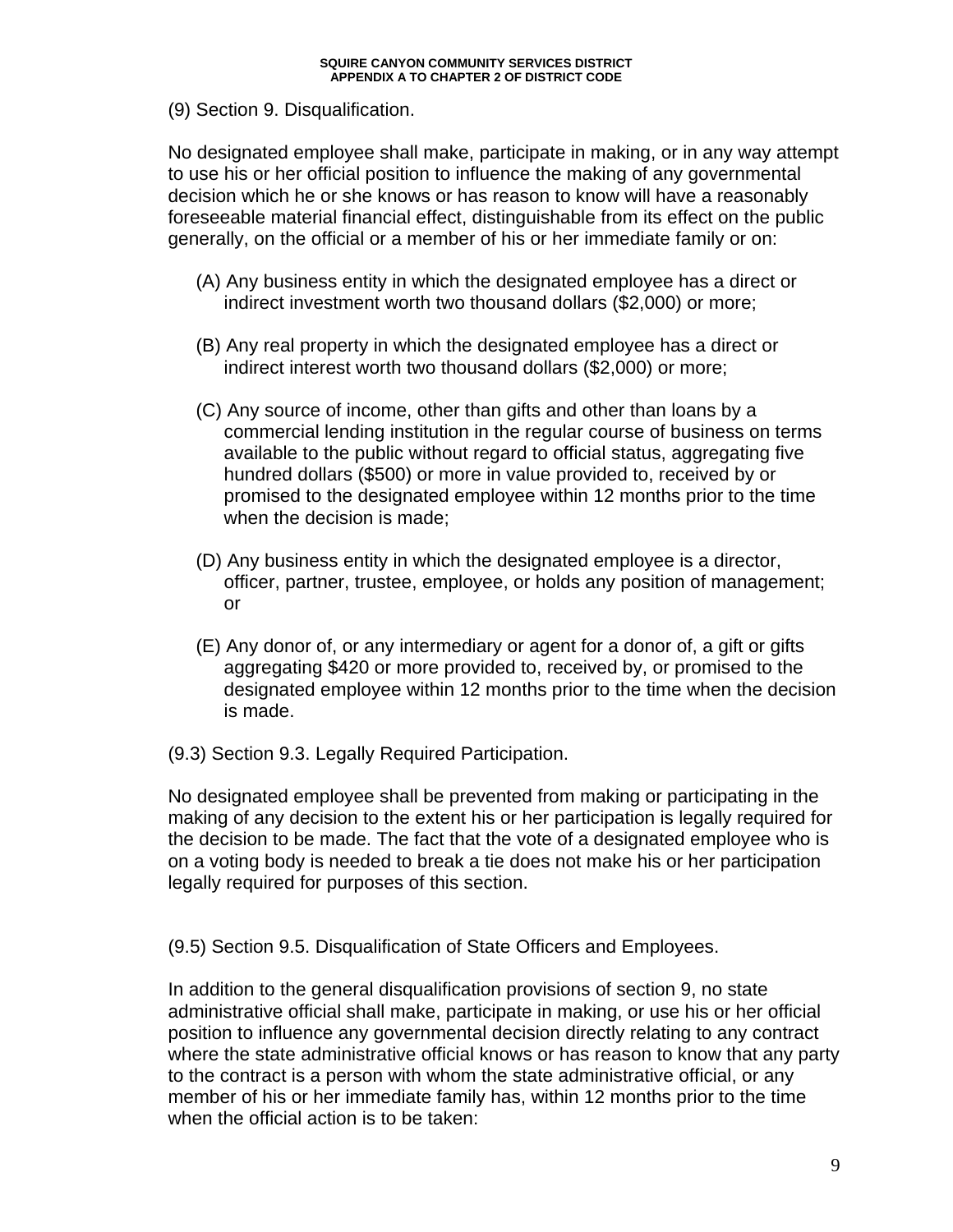- (A) Engaged in a business transaction or transactions on terms not available to members of the public, regarding any investment or interest in real property; or
- (B) Engaged in a business transaction or transactions on terms not available to members of the public regarding the rendering of goods or services totaling in value one thousand dollars (\$1,000) or more.
- (10) Section 10. Disclosure of Disqualifying Interest.

When a designated employee determines that he or she should not make a governmental decision because he or she has a disqualifying interest in it, the determination not to act may be accompanied by disclosure of the disqualifying interest.

(11) Section 11. Assistance of the Commission and Counsel.

Any designated employee who is unsure of his or her duties under this code may request assistance from the Fair Political Practices Commission pursuant to Government Code section 83114 and 2 Cal. Code Regs. sections 18329 and 18329.5 or from the attorney for his or her agency, provided that nothing in this section requires the attorney for the agency to issue any formal or informal opinion.

(12) Section 12. Violations.

This code has the force and effect of law. Designated employees violating any provision of this code are subject to the administrative, criminal and civil sanctions provided in the Political Reform Act, Government Code sections 81000-91014. In addition, a decision in relation to which a violation of the disqualification provisions of this code or of Government Code section 87100 or 87450 has occurred may be set aside as void pursuant to Government Code section 91003.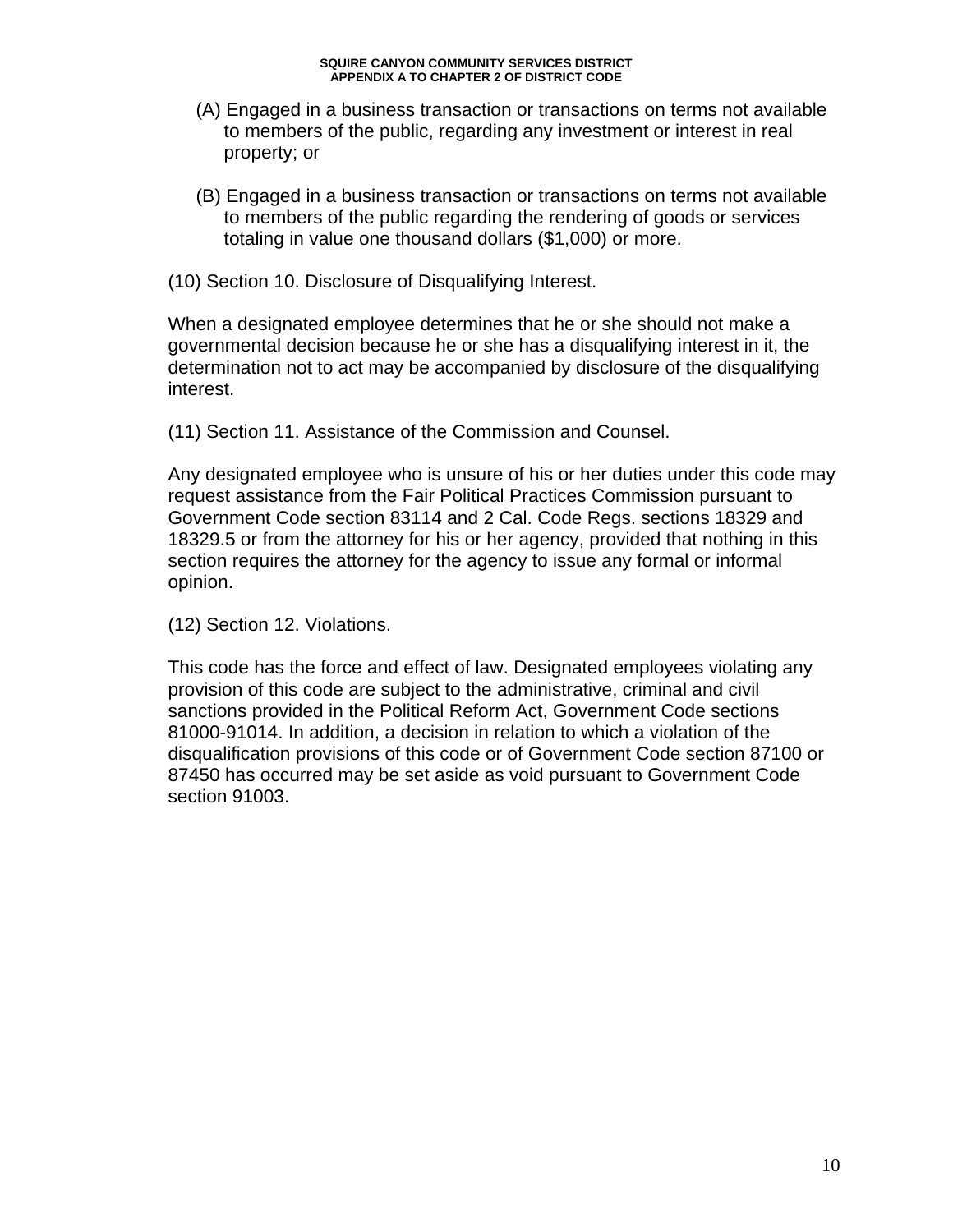# CONFLICT OF INTEREST CODE

### DESIGNATED OFFICERS, EMPLOYEES AND CONSULTANTS WITH DISCLOSURE CATEGORIES

### I. DESIGNATED POSITIONS

The persons occupying the positions listed below are hereby considered designated officers and employees and are deemed to make, or participate in the making of, decisions, which may have a material effect on a financial interest.

DESIGNATED POSITIONS:

- A. Members of the Board of Directors
- B. General Manager/District Engineer
- C. District Legal Counsel
- D. District Treasurer
- E. District Secretary
- F. Certain Contract Consultants

# II. DISCLOSURE CATEGORIES

- The disclosure categories for each of the above-designated positions (A) through (F) shall be those disclosure categories described in subparagraphs (A) through (E) of Section 7 of Regulation 18730 as follows:
- A. Investments and Real Property Disclosure.
- B. Personal Income Disclosure.
- C. Business Entity Income Disclosure.
- D. Business Position Disclosure.
- E. Acquisition or Disposal During Report Period.
- The disclosure categories, if any, for consultants will be designated in their respective contracts.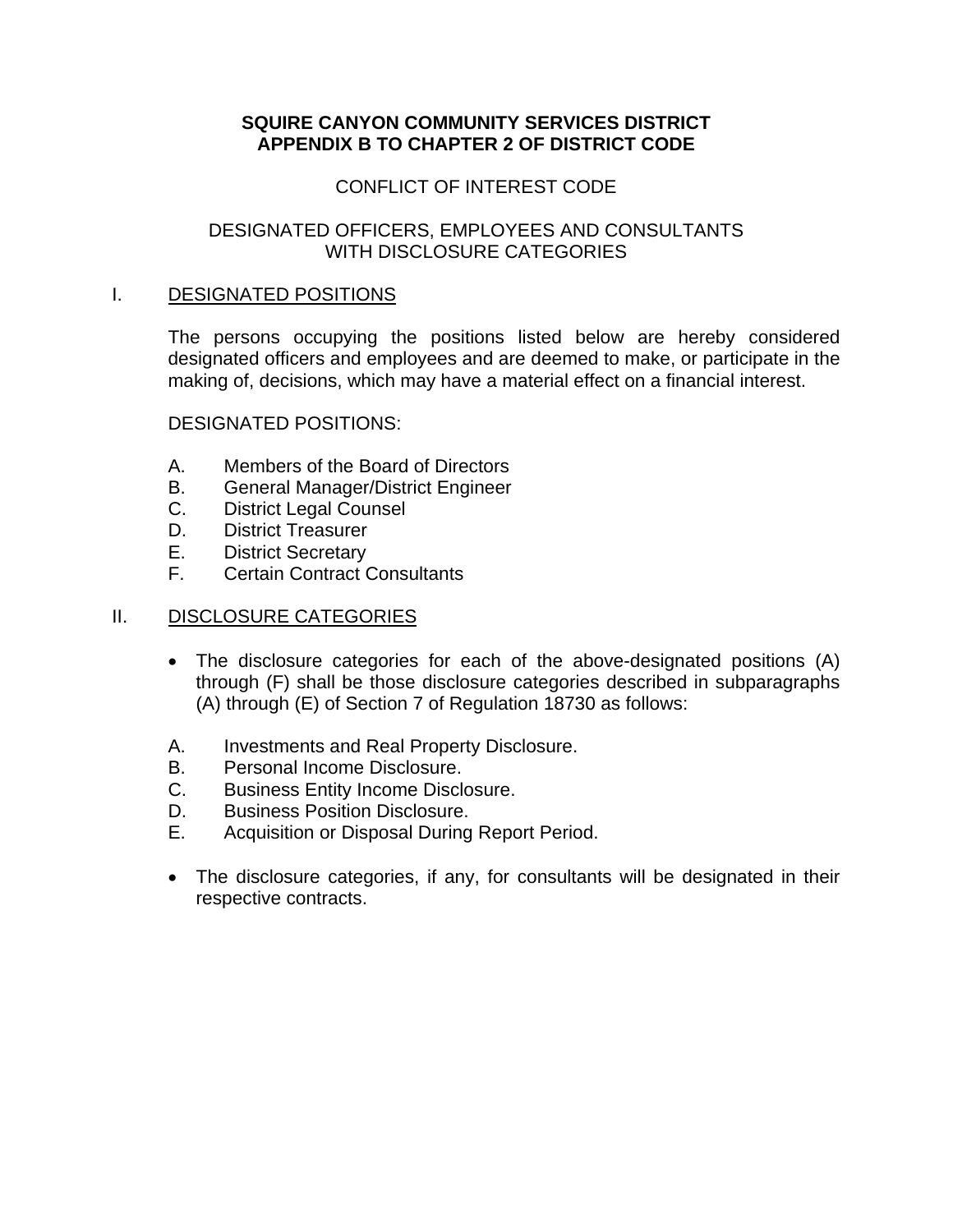### **CHAPTER 3 – PURCHASE POLICY AND PROCEDURES**

#### **Section Page 2018**

| 3.000 |                                                                         |  |
|-------|-------------------------------------------------------------------------|--|
| 3.100 |                                                                         |  |
| 3.200 |                                                                         |  |
| 3.300 |                                                                         |  |
| 3.400 | Purchases of Materials, Supplies, and Services with an Estimated Cost   |  |
|       |                                                                         |  |
| 3.500 | Purchases of Materials, Supplies, and Services Equal to or Greater Than |  |
|       |                                                                         |  |
| 3.600 |                                                                         |  |
| 3.700 |                                                                         |  |

#### **3.000 - Introduction**

Government Code Section 61063 provides that each community services district shall adopt policies and procedures, including bidding regulations, governing the purchases of supplies and equipment not governed by Article 43 (commencing with Section 20608) of Chapter 1 of Part 3 of the Public Contracts Code.

#### **3.100 - Applicability**

- A. The following policies are established for the purchase of supplies and equipment, as referenced in Government Code Section 54202.
- B. The procedures established herein shall not apply to the construction of any unit of work, as referenced in Public Contract Code Section 20680 et seq., the payment of contracted services or other payments that are authorized by statute or polices of the Board of Directors, such as personnel policies or the hiring of consultants.

#### **3.200 – Purchasing Agent**

The District General Manager shall act as the Purchasing Agent for the District in connection with obtaining material, supplies and services.

#### **3.300 – Budget Consistency**

All purchases by the District Purchasing Agent shall be consistent with budgets duly adopted by the District Board of Directors.

#### **3.400 – Purchases of Materials, Supplies, and Services with an Estimated Cost of Less than \$20,000.00**

- A. The Purchasing Agent shall seek the most favorable terms and price through comparative pricing or competitive bidding, whichever method the Purchasing Agent deems most appropriate under the circumstances.
- B. The Purchasing Agent shall attempt to obtain at least three written quotations for purchases with an estimated cost in excess of \$2,500.00
- C. The Purchasing Agent may issue a warrant or change order up to \$5,000.00 with the counter-signature of a member of the Board of Directors.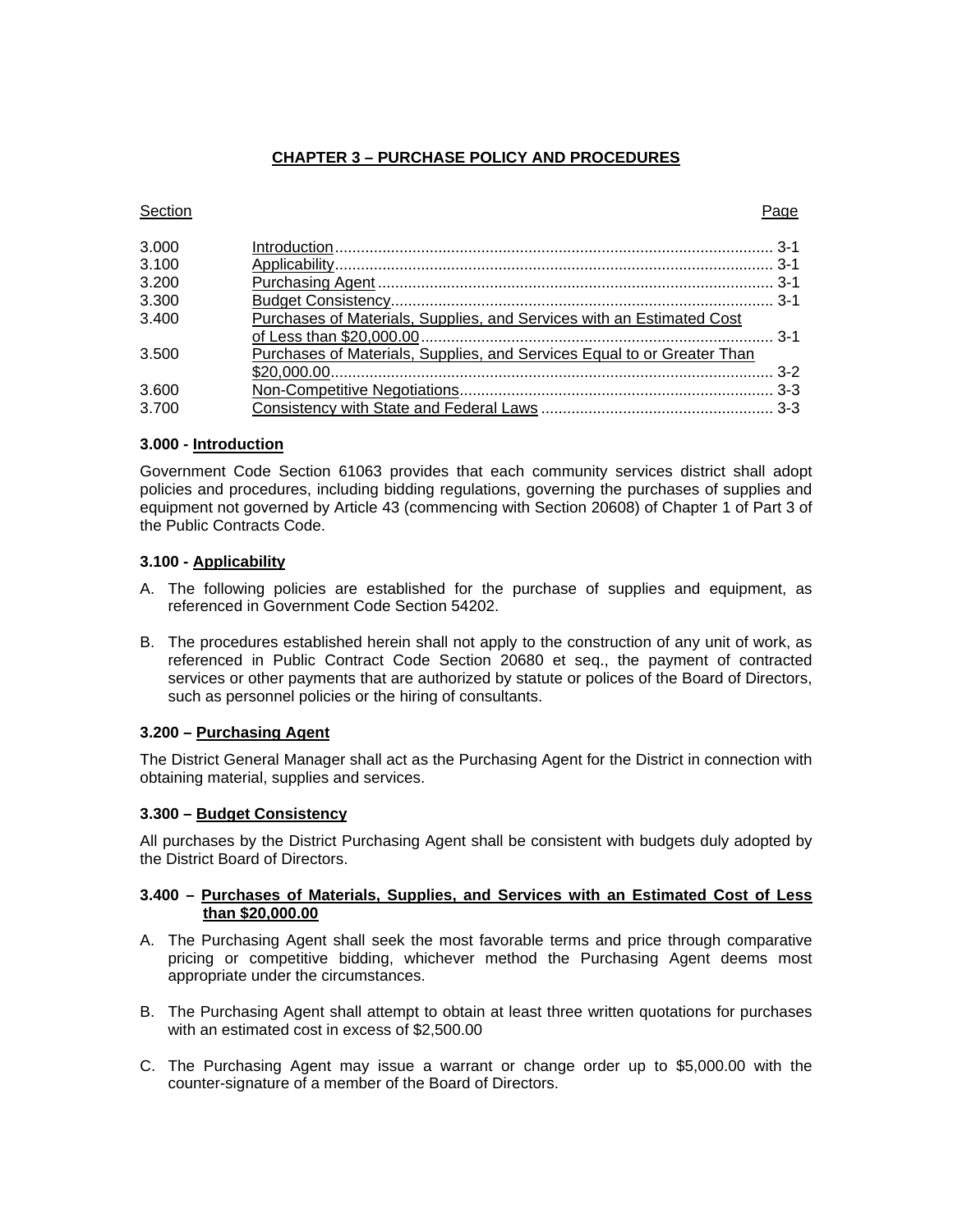- D. Unless there is an emergency pursuant to Subsection G, the Board of Directors shall approve all purchases in excess of \$5,000.00.
- E. Board approval shall not be required for materials, supplies and services of a recurring nature, the cost of which is not subject to negotiation and is fixed by tariff or regulation such as utility services; nevertheless, the Board shall approve all contracts for such material, supplies and services prior to the execution thereof.
- F. If the purchase of materials, supplies and services requires the execution of a formal contract, such contract shall be approved by the Board and executed by the president or General Manager.
- G. The General Manager may determine the existence of an emergency and thereon issue warrants up to ten thousand dollars (\$10,000) with counter the signature of a member of the Board of Directors. Said emergency shall be described in a written memorandum presented to the Board of Directors at the next regularly scheduled meeting of the Board of Directors.

### **3.500 – Purchases of Materials, Supplies, and Services Equal to or Greater than \$20,000.00**

- A. Purchases and contracts for supplies and equipment equal to or greater than \$20,000.00 shall be by written contract with the vendor who, in response to the Notice of Inviting Proposals, submits a proposal that most closely meets the District's specifications with the consideration of price and delivery dates.
- B. Notice of Inviting Proposals shall include the following:
	- (1) A statement of specifications of equipment and/or supplies to be purchased;
	- (2) The location and deadline for submission of proposals;
	- (3) The location where the specifications and proposal blanks forms, if required, may be secured;
	- (4) The date, time and place assigned for the opening of sealed proposals;
	- (5) The type and character of proposal security required, if any;
	- (6) A statement that the District intends to award the Contract to the vendor who submits a proposal that most closely meets the District specifications with the consideration of price and delivery dates.
	- (7) That the District reserves the right to reject all proposals; and
	- (8) Notice that no vendor can withdraw its proposal for a period of 60 days from the date of opening proposals.
- C. The Notice of Inviting Proposals shall be published and distributed by the Purchasing Agent in a manner to reasonably assure that the proposed purchase is made to the lowest responsive and responsible vendor.
- D. Alternative Procedure. As an alternative to the procedures described in Paragraphs A, B and C, above, the Board of Directors may approve the purchase of supplies and equipment by accepting a proposal submitted by a vendor to another agency for similar equipment and/or supplies upon the Board of Directors approving the purchase by Resolution making the following findings: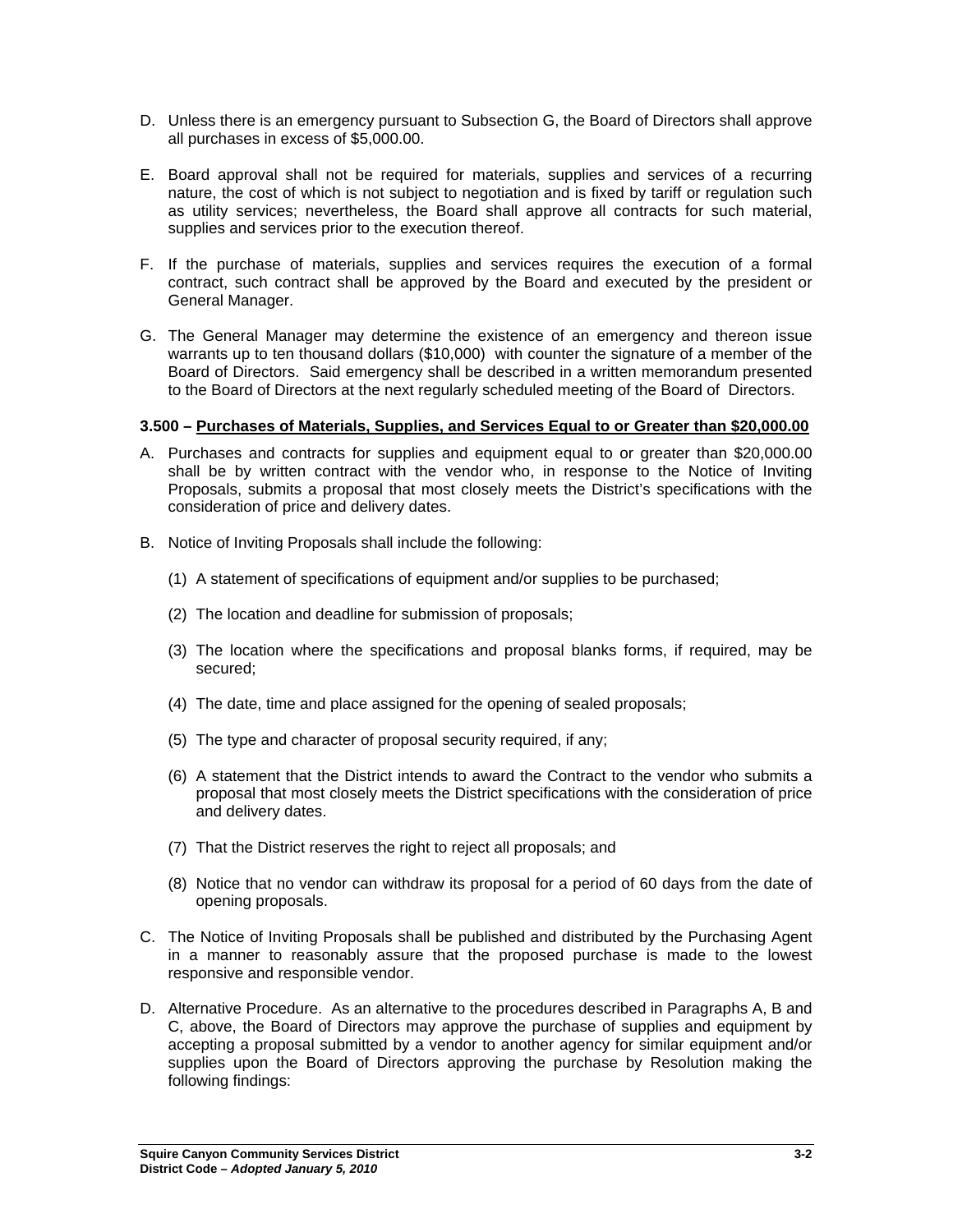- (1) The other agency's procedures for the purchase were substantially similar to the District's procedures as stated in Paragraphs A, B and C, above.
- (2) The equipment and/or supplies to be purchased by District is substantially similar to the supplies and equipment purchased by the other agency, so that the submitted proposals would be responsive to the District's specifications.
- (3) The negotiations regarding the purchase are minor and the proposed purchase is consistent with the policy of awarding the contract to the most responsive vendor with the consideration of price and delivery date.

### **3.600 – Non-Competitive Negotiations**

This approach involves procurement of supplies and equipment through solicitation of a proposal from only one source. such negotiations may be used in limited situations when the award of a contract is not feasible under the other methods and when said purchase is approved by resolution of the Board of Directors upon the following findings: (1) the purchase price is reasonable, and (2) one or more of the following exists:

- A. the produce is the only one that will properly meet the needs of the District because:
	- (1) The item is unique and is available only from a sole source; or
	- (2) The item is unique and is designed to match others used in or furnished to a particular installation, program, facility or location.
- B. Public exigency or emergency will not permit delay.
- C. The Federal Grantor authorized non-competitive negotiations.

### **3.700 – Consistency with State and Federal Laws**

In the event these policies and procedures are inconsistent with State or Federal law, then said State or Federal law shall control.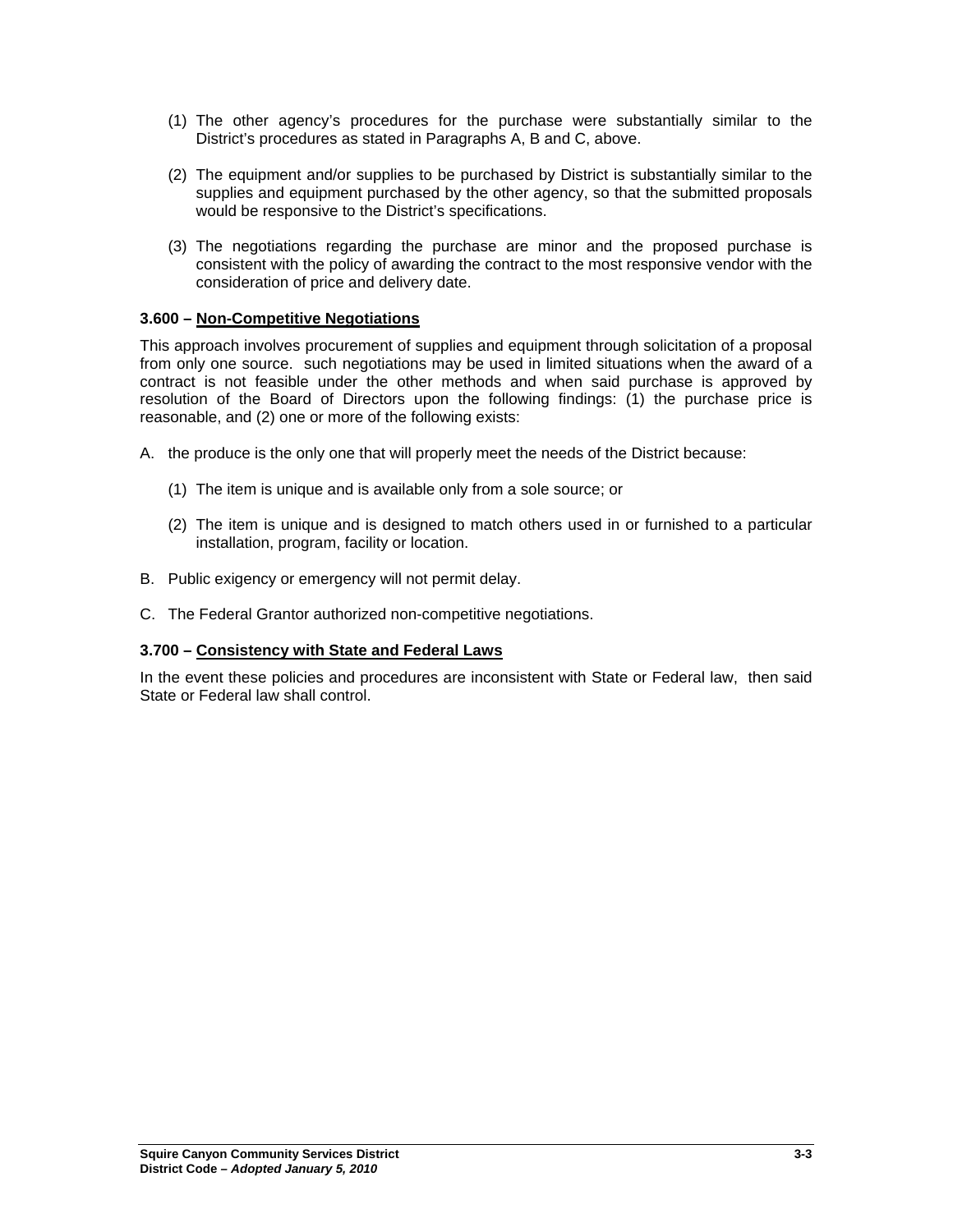### **CHAPTER 4 – EXTENSIONS, ANNEXATIONS, IMPROVEMENTS AND ALTERATIONS TO EXISTING DISTRICT ROADS**

| Section                                                     | Page |  |
|-------------------------------------------------------------|------|--|
| 4.000                                                       |      |  |
| 4.010                                                       |      |  |
| 4.100                                                       |      |  |
| 4.200                                                       |      |  |
| 4.300                                                       |      |  |
| 4.400<br>4.410<br>4.420<br>4.430<br>4.440<br>4.450<br>4.460 |      |  |
| 4.500                                                       |      |  |
| 4.600                                                       |      |  |
| 4.700                                                       |      |  |
| 4.800                                                       |      |  |
| 4.900<br>4.910<br>4.920<br>4.930<br>4.940                   |      |  |

### **4.000 - Purpose**

The provisions of this chapter are adopted to:

- A. Carry out the goals of SCCSD regarding the extension, construction, improvement or alteration of existing District roads 15 feet on each side of centerline by persons other than District operation and maintenance staff;
- B. Provide regulations and standards over District roads pursuant to Government Code Sections 61060(b) and 61103;
- C. Provide notice of District regulations and standards.

### **4.010 - Scope and Applicability**

The provisions of this chapter apply to all roads, easements, right-of-ways and appurtenances thereto under the authority, ownership, and/or jurisdiction of SCCSD. The provisions of this chapter apply in addition to any applicable requirements of the County of San Luis Obispo.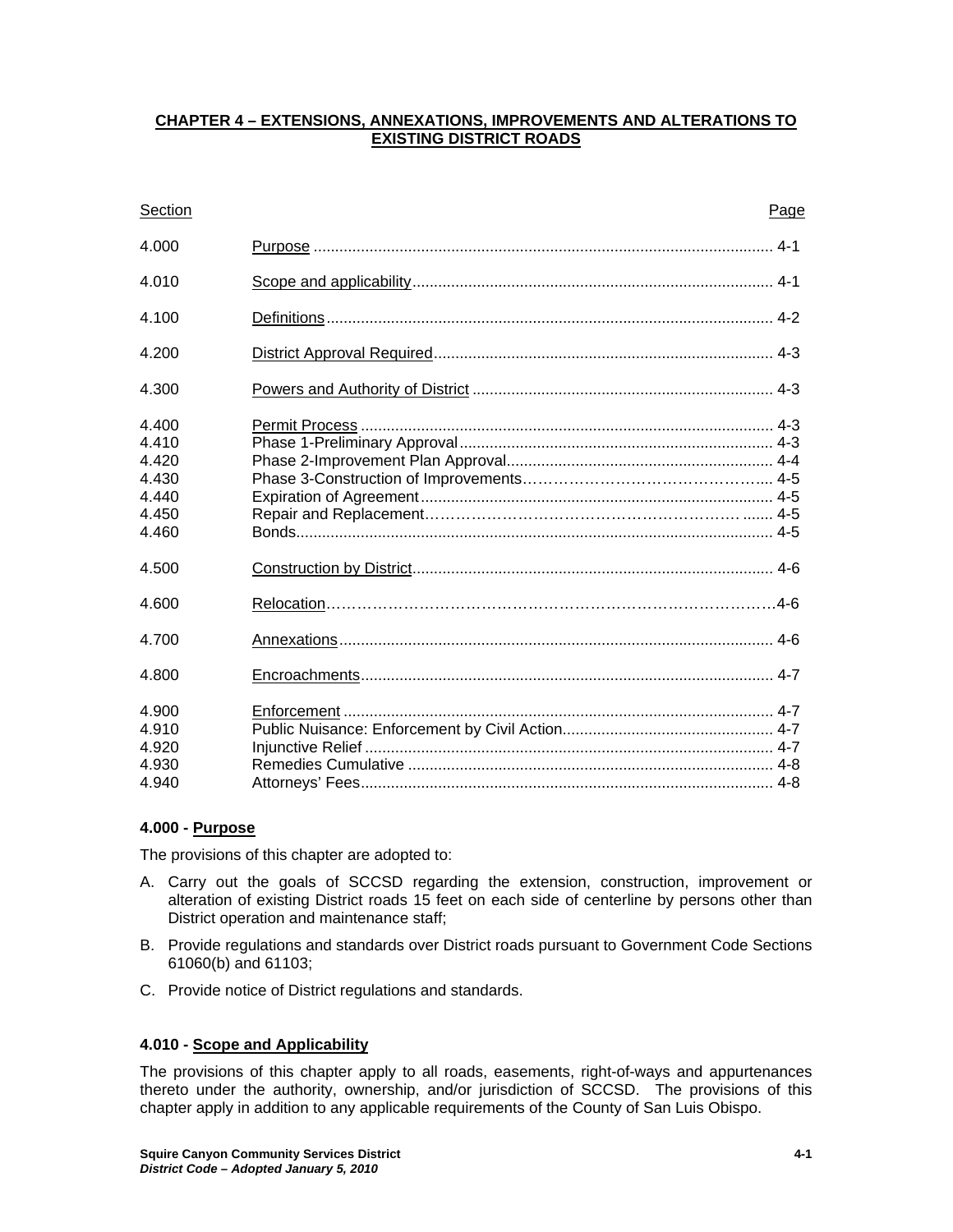All New Development, encroachments, construction and/or alterations of existing District roads as defined herein shall satisfy all applicable provisions of this chapter, including obtaining any permits and payment of any fees as required by this chapter. Determination of same shall be made only by the District Manager or designee by same, subject only to the SCCSD Board of Directors.

### **4.100 – Definitions**

This section defines the terms and phrases as they are used in this chapter.

Annexation Fee. The fee imposed as a condition of annexing areas outside present District boundaries, to pay any and all of the District's costs of annexing the property to the District. Such costs include, but are not limited to, professional fees (engineering, legal, accounting, financial consultants, agencies, etc.), and the District's administrative costs and overhead.

Applicant. Owners (or their authorized Agent) of property petitioning the District for a permit for a lot, parcel, subdivision or other land designation that is contiguous to a District Road.

County. The County of San Luis Obispo.

Developer. A person having the right under the applicable laws and regulations governing land use within the area served by the District to apply for governmental approvals to change the use of, or to create improvements on, real property potentially served by the District.

Development Plan. A development plan as that term is used and defined in the land use ordinance of the County of San Luis Obispo.

Development Project. A development project as that term is used and defined in the Planning and Zoning Law, and shall include a development plan, plot plan, site plan, tentative map and final map where the Project gains access or partially gains access by District Road.

District*.* The Squire Canyon Community Services District.

District Fees and Charges. Those fees and charges that the SCCSD is obligated to pay by contract to its General Manager, General Manager's administrative staff, engineers, consultants, and lawyers for the processing of Permits.

District Road. All roads, easements, right-of-ways and appurtenances thereto under the authority, ownership, and/or jurisdiction of SCCSD.

District Road Commissioner or Road Commissioner. District Road Commissioner appointed by the District who shall be a registered engineer. The District Road Commissioner includes the appointed Road Commissioner's designee so long as the designee is a registered civil engineer.

Encroachment. Includes any opening or excavation for any purpose in a District road. Including but not limited to any tower, pole, plot line, pipe, pipe line, driveway, private road, fence, billboard, stand or building, or any structure of object of any kind or character which is placed in, under or over any portion of a District road.

New Development. Any new construction, development and land uses on parcels of land in the District that gains access or partially gains access by District Roads.

Parcel. Any unit of land which qualifies as a parcel or lot under the Subdivision Map Act, and shall include all units of land: (1) which are contiguous to any other parcel (or are separated only by a road or easement), and (2) for which there is unity of ownership, and (3) which have an identical present use. The term "parcel" shall be given the same meaning as the term "site".

Permit. District's final written approval.

Plot Plan. A plot plan as that term is used and defined in the land use ordinance of the County.

Site Plan. A site plan as that term is used and defined in the land use ordinance of the County.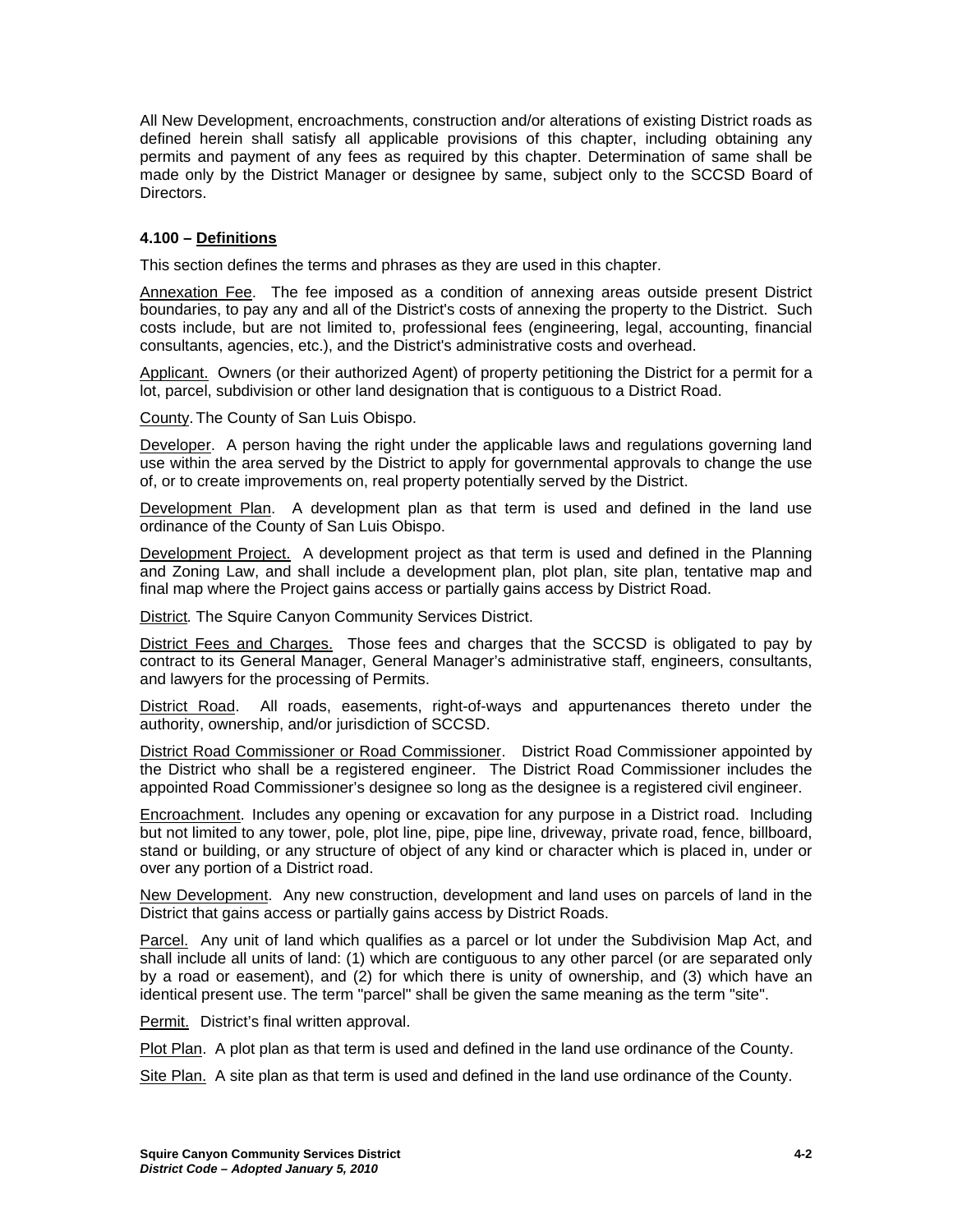Tentative Map. A tentative map as that term is used and defined in the California Subdivision Map Act and the subdivision ordinance of the County, and shall include a vesting tentative map as that term is used and defined in such Act and ordinance.

Tract. Any parcel of land authorized for development by the County.

### **4.200 – District Approval Required**

Written approval of the District, in the form of a Permit is required for the following:

- A. Applications for New Development that is adjacent to or gains access by District Roads;
- B. Any encroachment into a District Road;
- C. The extension of any District Road;
- D. Annexations; and/or
- E. Relocation of District Roads.

### **4.300 – Powers and Authority of District**

In addition to District's general authority as authorized by Community Services District law, the regulations adopted herein, the prohibitions, restrictions, powers, procedures and authority referenced in Streets and Highways Code Sections 1460 through 1470 and 1480 through 1496 are incorporated herein by this reference and as amended from time to time.

### **4.400 – Permit Process**

The following procedures apply to New Development, extensions of any existing District Road, annexations, and relocation of District Roads.

#### **4.410 - Phase 1: Preliminary Approval**

The purpose of this phase is to determine "preliminary approval" of a proposed project while attempting to minimize costs to all parties. This phase follows the issuance of a Conceptual Letter for approval. Preliminary approval may include conditions.

Any person desiring preliminary approval from the District to serve a proposed New Development Project ("Preliminary Approval Letter") must apply in writing to the District Manager. The application shall be in a form and content as determined by the Manager and shall include, at a minimum, the date of the application; name, address and telephone number of the Applicant; name, address and telephone number of the property owner, if different from the Applicant; a description of the property proposed to be served; explanation of the proposed development project, including number of lots and types, at lease a preliminary road design, a traffic study by a registered traffic engineer, proposed zoning; and any other information as the District Manager may require.

A deposit will be required of the Applicant at the time of application in order to offset all costs and expenses incurred by the District to review and process to completion the approval or rejection of the application, the deposit amount to be commensurate with the scope of the project as determined by the District Manager based in part on a District Engineering Report. A record of all such costs shall be provided to the Applicant on an ongoing monthly basis and any remaining deposit shall be refunded within 90 days of the District's final decision issue a Permit. If, during the application process, it is determined that previous deposits collected will not or do not offset said costs, the applicant is required to submit additional funds as determined by the District Manager. Non-payment of any deposits will result in immediate suspension of the application process until such time payment is received.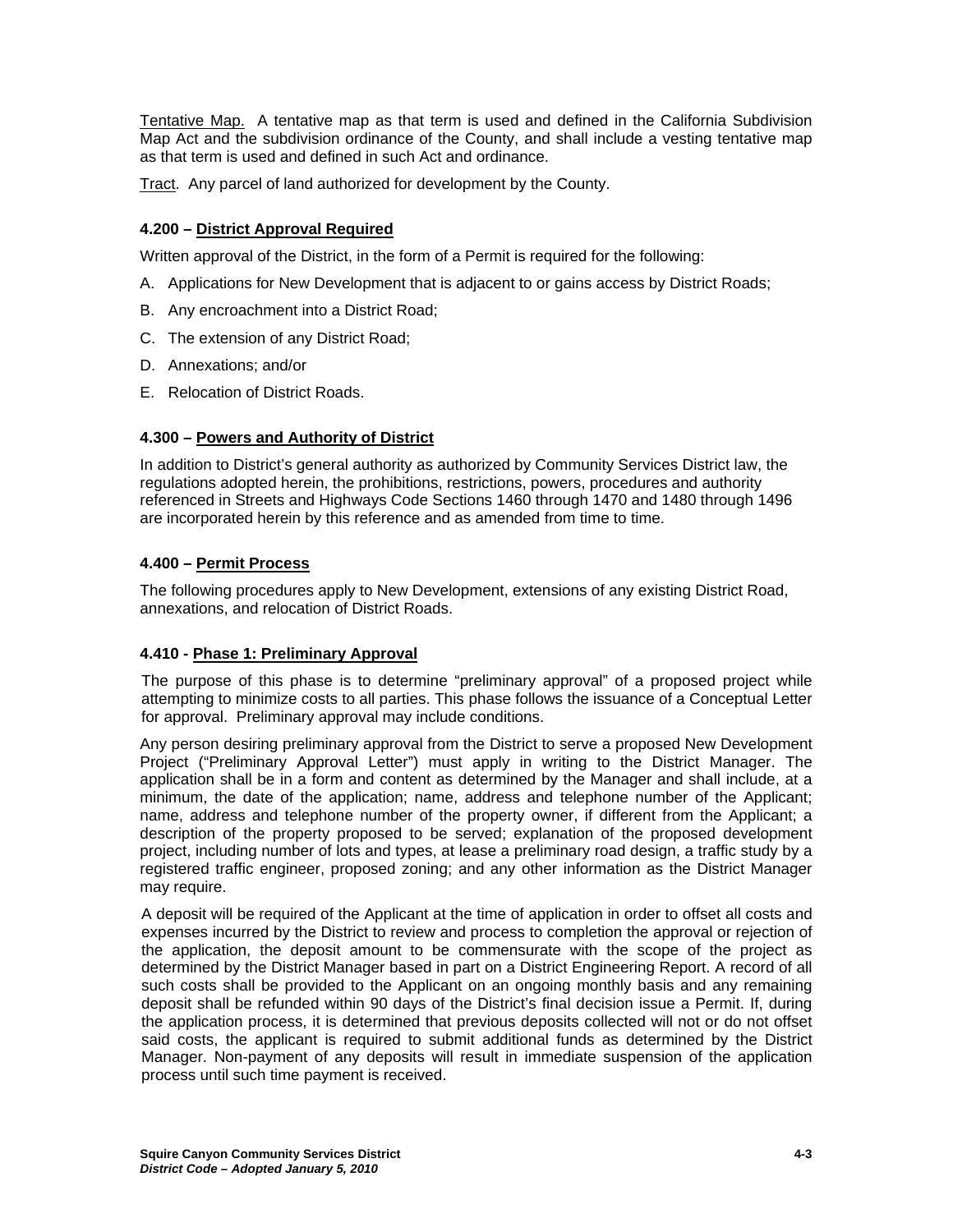The District Board of Directors shall consider the application and supporting documents at one or more of its meetings and shall conduct at least one notice public hearing which may be continued before making a decision to grant preliminary approval or denial of the application.

A Preliminary Approval Letter for a proposed New Development project shall not be issued by the District unless the Board finds that all of the following conditions are satisfied.

- A. The Applicant has submitted a full and complete application and all District fees and charges have been paid or advanced.
- B. The property to be served is within the geographical boundaries of the District.
- C. The Applicant has executed an agreement, in a form acceptable to the District, to indemnify, defend and hold the District harmless from and against any and all loss or liability arising from out of, or in relation to, the processing or approval of the application or the construction of improvements that will be authorized if the application is approved.

A preliminary approval letter shall expire in one year after the date of issuance. Time extensions of 90-days each may be granted by the Board upon written request by the Applicant. A maximum of two such time extensions for a total of 180 days may be granted. If a preliminary approval letter expires, there shall be no refund of fees paid for the issuance of said letter.

### **4.420 - Phase 2: Improvement Plans Approval**

The purpose of this phase is to facilitate District review and approval of plans and specifications for Permits.

Any person seeking Improvement Plan approval from the District for a proposed New Development project must apply in writing to the District Manager. The application shall be in a form and content as determined by the Manager and shall include, at a minimum, the date of the application; name, address and telephone number of the Applicant; name, address and telephone number of the property owner, if different from the Applicant; a description of the property proposed to be served; explanation of the proposed development project, including number of lots and types, proposed road design, connections to existing District and/or County roads, an EIR/EIS if required by the County, an updated traffic study (if required) by a registered traffic engineer, zoning; and any other information as the District Manager may require. The number of copies of each required document will be determined by the District Manager.

A deposit will be required from the Developer at the time of application in order to offset District fees and charges incurred by the District to review and process to completion the approval or rejection of the Improvement Plans, the deposit amount to be commensurate with the scope of the project as determined by the District Manager based in part on a District Engineering Report. This includes any preliminary planning and/or engineering. A record of all such costs shall be provided to the Applicant on an ongoing monthly basis and any remaining deposit shall be refunded within 90 days of the District approval of the Improvement Plans pending known outstanding invoices. If, during the application process, it is determined that previous deposits collected will not or do not offset said costs, the Developer is required to submit additional funds as determined by the District Manager. Non-payment of any deposits will result in immediate suspension of the process until such time payment is received.

The District Board of Directors shall consider the approval of the Improvement Plans and any associated documents at one or more of its meetings and shall conduct at least one noticed public hearing, which may be continued, before making a decision to grant approval of said Plans.

Approval of Plans for a proposed New Development project shall not be issued by the District unless the Board finds that all of the following conditions are satisfied:

A. Applicant has provided District with an irrevocable offer of dedication for easements and, if applicable, the appropriate subornation agreement;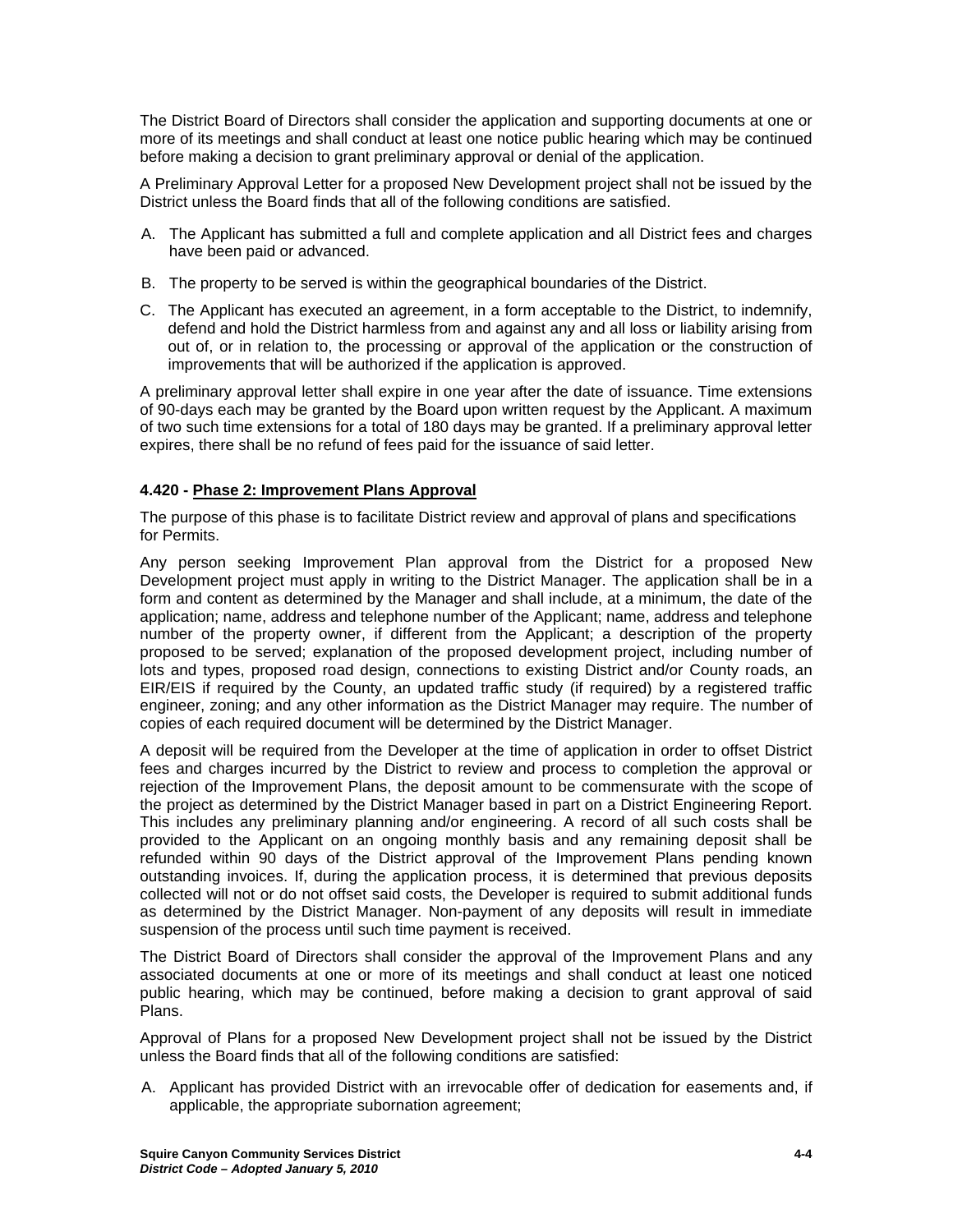- B. The Applicant has submitted all requested information and documentation and all District fees and charges have been paid or advanced;
- C. The property to be served is within the geographical boundaries of the District; and
- D. The Applicant has complied with all other applicable sections of the District Code and other District ordinances, resolutions, rule and regulations.

Approval shall expire two years after the date of issuance. Time extensions of 90-days each may be granted by the Board upon written request by the Applicant. A maximum of two such time extensions for a total of 180 days may be granted. If Approval expires, there shall be no refund of fees paid for the issuance of said Approval.

### **4.430 - Phase 3: Construction of Improvements**

The purpose of this phase is to facilitate District construction management of road improvements and appurtenances thereto.

Construction by the Applicant shall be subject to each of the following conditions:

- A. Prior to commencement of construction the Applicant shall execute a plan check, inspection and reimbursement agreement with the District;
- B. All work shall be performed by a competent and experienced contractor licensed for road and drainage construction and with experienced laborers;
- C. All work shall be performed in a good, workmanlike and safe manner and in accordance with the plans and specifications approved by the District, under its inspection, and to the satisfaction of the District Engineer. Risk of loss or damage to materials shall be borne by the Applicant until the facilities constructed are accepted by the District;
- D. All facilities shall be maintained by the contractor that installed the same for one year, or such longer period as shall be specified by the District, following the acceptance thereof by the District; pursuant to a warranty in the aforementioned agreement between the District and the Applicant which expressly benefits the District and
- E. The Applicant shall indemnify and hold the District, its officers, employees and agents harmless from any liability arising out of or in any way connected with such work done by or on behalf or the Applicant, his employees, agents or contractors.

### **4.440 - Expiration of Agreement**

If work under the plan check, inspection and reimbursement agreement is not commenced within six months from the date of issuance thereof, or if after partial completion the work is discontinued for a period of one year, the permit shall thereupon expire and become void, and no further work shall be done until a new agreement is secured. A new fee shall be paid upon the issuance of the Agreement. The Applicant's abandonment of work will not extinguish Applicant's responsibility to reimburse the District for their expenses.

### **4.450 - Repair and Replacement**

If, within a period of one year after completion of any improvement work authorized by a plan check, inspection and reimbursement agreement fails to fulfill any of the District's requirements or the specifications approved by the District, Applicant shall, without delay and without any cost to the District, repair, replace or reconstruct any defective or otherwise unsatisfactory part or parts of the work or structure. If Applicant fails to act promptly or if the exigencies of the case require repairs or replacements to be made before Applicant can be notified, the District may, at its option, make the necessary repairs or replacements or perform the necessary work, and require the Applicant to reimburse the District for the actual cost of those repairs, plus fifteen percent.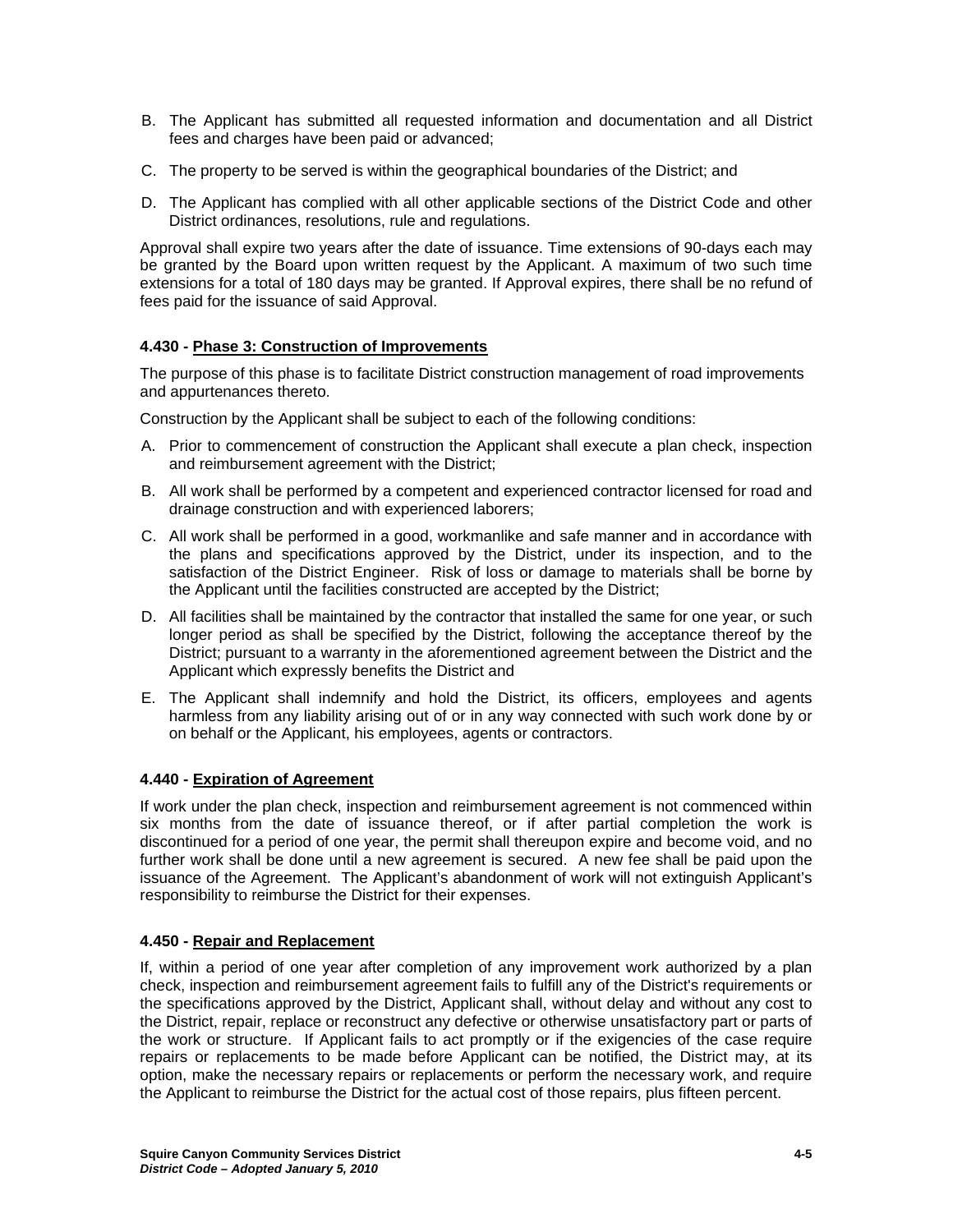### **4.460 – Bonds**

Applicant shall furnish the District, or if requested by the District, the County, with a labor and materials bond and a bond for faithful performance executed by a surety company permitted to do business in California. These bonds shall be for one hundred percent (100%) of the construction costs and any other costs that are called for in the project plans approved by the District. These bonds shall remain in force throughout the period required to complete the work. After final acceptance of the work, the Applicant shall provide the District with a warranty bond equal to ten percent (10%) of the construction costs for a period of one year to cover any defects in workmanship, materials or equipment which develop in that time. For purposes of these bonds, construction costs are defined as actual, not estimated.

### **4.500 - Construction by District**

The District, as an alternate to Section 4.400, may construct when, in its sole discretion, the District determines it is in its best interest to do so. Such work may be performed by the District's personnel or by private contract, as determined by the District. Such work shall commence only after the Applicant has executed an Agreement and has advanced the total estimated cost of all facilities, paid all charges, and provided all easements as required by these regulations.

The District shall determine its actual costs incurred in any improvement, alteration, or extensions. Costs shall include labor, material, overhead, engineering, legal costs, administrative expenses, overhead allocable to such work, and any other cost attributable to Applicant's petition and construction. If the actual cost of such work exceeds the amount paid to the District, the District will invoice the Applicant for the excess. If such invoice is not paid promptly, the District may refuse water service through such facilities or to the Applicant. In the event the actual cost of such facilities is less than the amount advanced to the District, the District will promptly refund such difference.

### **4.600 – Relocation**

The District may, at its sole discretion, permit the relocation or reconstruction of existing District Roads and/or facilities to accommodate construction widening or relocation of streets and roadways and will release easements no longer considered useful to the District on the following conditions:

- A. The entire cost of the relocation or reconstruction, including but not limited to requirements associated with any owners of property involved and utilities, shall be paid by the requesting party;
- B. The new location is such that it will not, in the opinion of the District, be subject to future relocation;
- C. There shall be conveyed to the District without cost, such easements or rights of way for new facilities locations as the District determines beneficial; and
- D. The procedures of Section 4.400 shall apply.

#### **4.700 - Annexations**

The District may, at its sole discretion, permit annexations to the District on the following conditions.

- A. The Applicant enters into an annexation agreement with the District;
- B. The Applicant agrees to all of the terms and conditions imposed by the District;
- C. The Applicant pays all District's costs related to the annexation; and
- D. The provisions of Section 4.400 apply to road improvements and/or extensions related to annexations.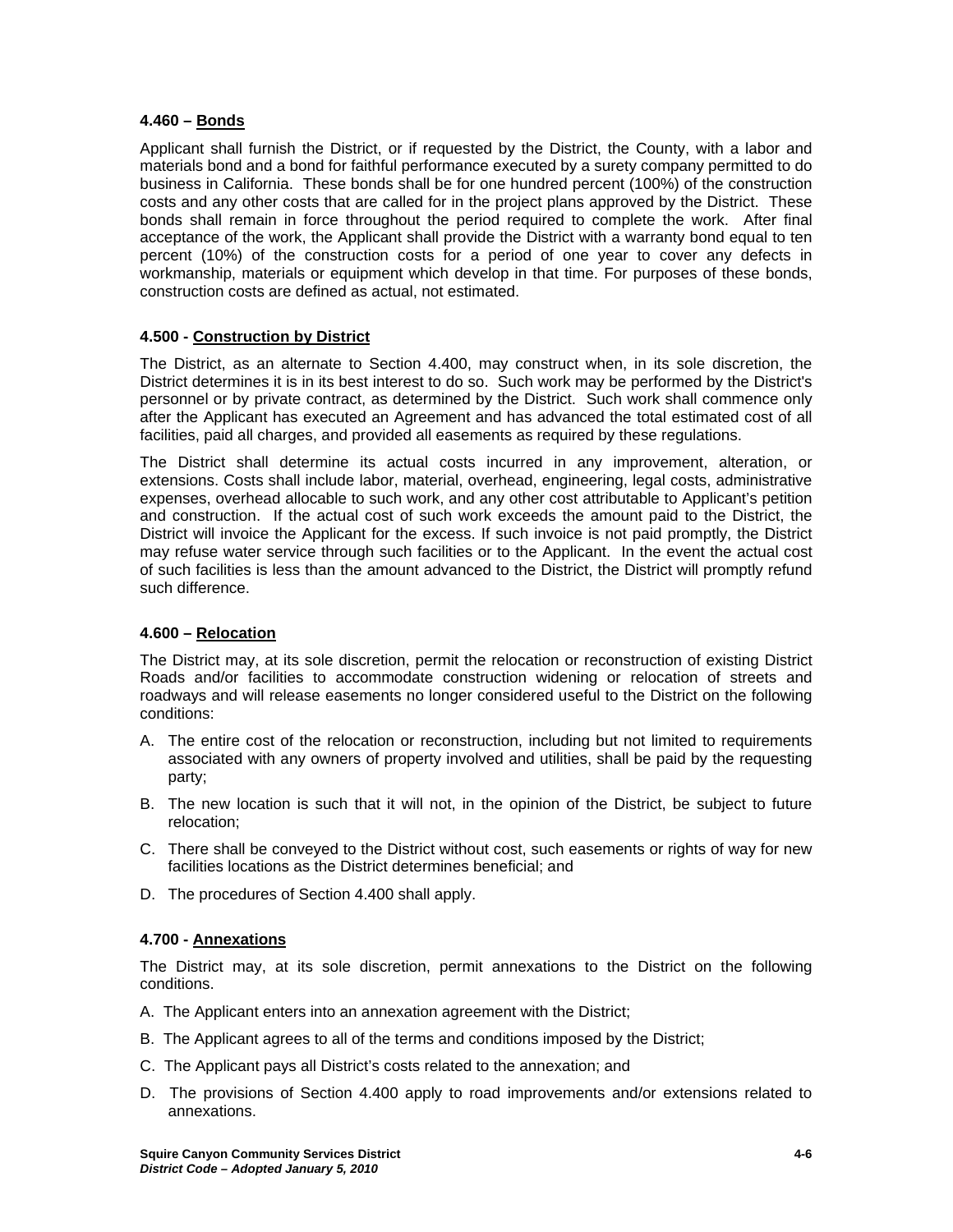### **4.800 - Encroachments**

- A. It is unlawful for any person to construct encroachments in a District Road without a permit.
- B. The Road Commissioner is authorized to remove or abate encroachments constructed without a permit pursuant to the procedures of Sections 1480 through 1496 of the Streets and Highways Code.
- A. The District Road Commissioner is authorized to issue encroachment permits for all encroachments not included in the procedures referenced in Section 4.400, above. Said encroachment permits may include conditions.
- D. A property owner affected by the Road Commissioner's decision to issue, deny or condition an encroachment permit may appeal such decision to the Board of Directors as provided herein.
	- (1) The appeal shall be filed in writing with the District General Manager by the owner or his/her authorized agent, such as an owner's engineer or architect. Appeals shall set forth and state fully the name and address of the person to receive notice of the hearing referenced below and the reasons and grounds for the appeal and shall contain such other information as the General Manager or his/her designee shall prescribe.
	- (2) The fee for processing an appeal is \$400.00 (four hundred dollars) and shall be paid at the time the appeal is filed with the General Manager.
	- (3) Upon receipt of the appeal in proper form, the General Manager shall place the item on the Board of Directors Agenda for public hearing within a reasonable period of time.
	- (4) Notice of the hearing shall be given through the U.S. Mail with postage prepaid using the address identified in the appeal.
	- (5) The Board of Directors shall, on the date set, hold a public hearing on the appeal.
	- (6) The Board of Directors may grant the appeal in whole or in part, with or without conditions.
	- (7) The General Manager shall, within ten days of the Board of Directors' decision, mail a notice of the District's decision to the person designated on the appeal or any other person who has requested notice.

### **4.900 – Enforcement**

It is unlawful for any person to violate any provision or to fail to comply with any of the Permit requirements of this chapter. In addition to the enforcement actions authorized by Community Services District Law and the Streets and Highways Code, violations of this chapter may be enforced as follows.

### **4.910 – Public Nuisance: Enforcement by Civil Action**

In addition to the penalties provided in this chapter, any condition caused or permitted to exist in violation of any of the provisions of this chapter shall be deemed a public nuisance and may be abated as such, and every day such condition continues shall be regarded as a new and separate offense.

#### **4.920 – Injunctive Relief**

This chapter may also be enforced by injunction issued out of the superior court upon the suit of the District or the owner or occupant of any real property affected by such violation or prospective violation. This method of enforcement shall be cumulative and in no way affect the penal provisions hereof.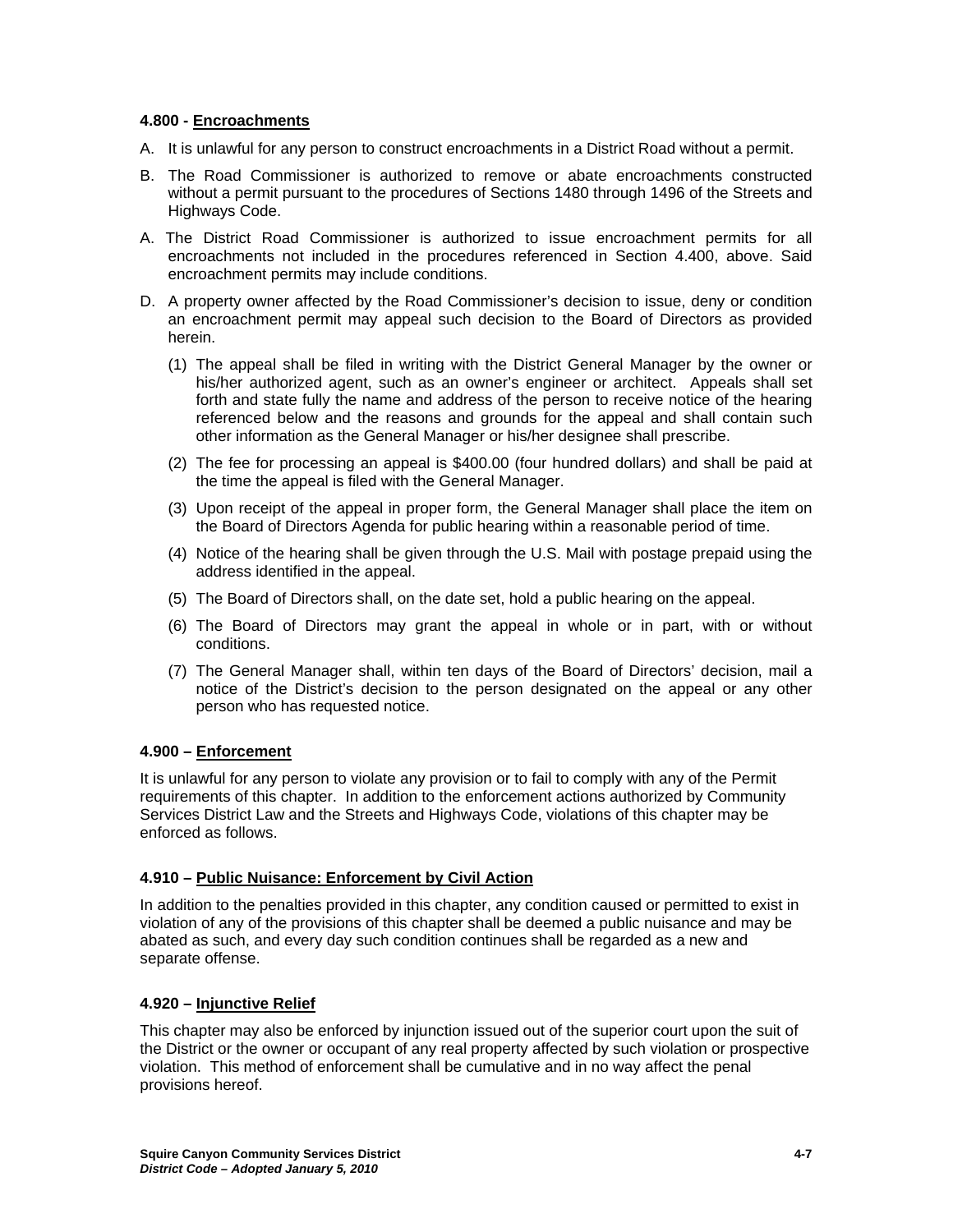### **4.930 – Remedies Cumulative**

The remedies prescribed by this section shall be cumulative, and the District's use of any one of the remedies and/or legal actions prescribed herein shall not bar the use of any other remedy provided by this chapter or by law for the purpose of enforcing the provisions hereof.

### **4.940 – Attorneys' Fees**

In any civil action commenced by the District to abate a public nuisance, to enjoin a violation of any provision of this chapter, or to collect a civil debt owing to the District, the District shall be entitled to recover from the defendant in any such action reasonable attorneys' fees and costs of suit.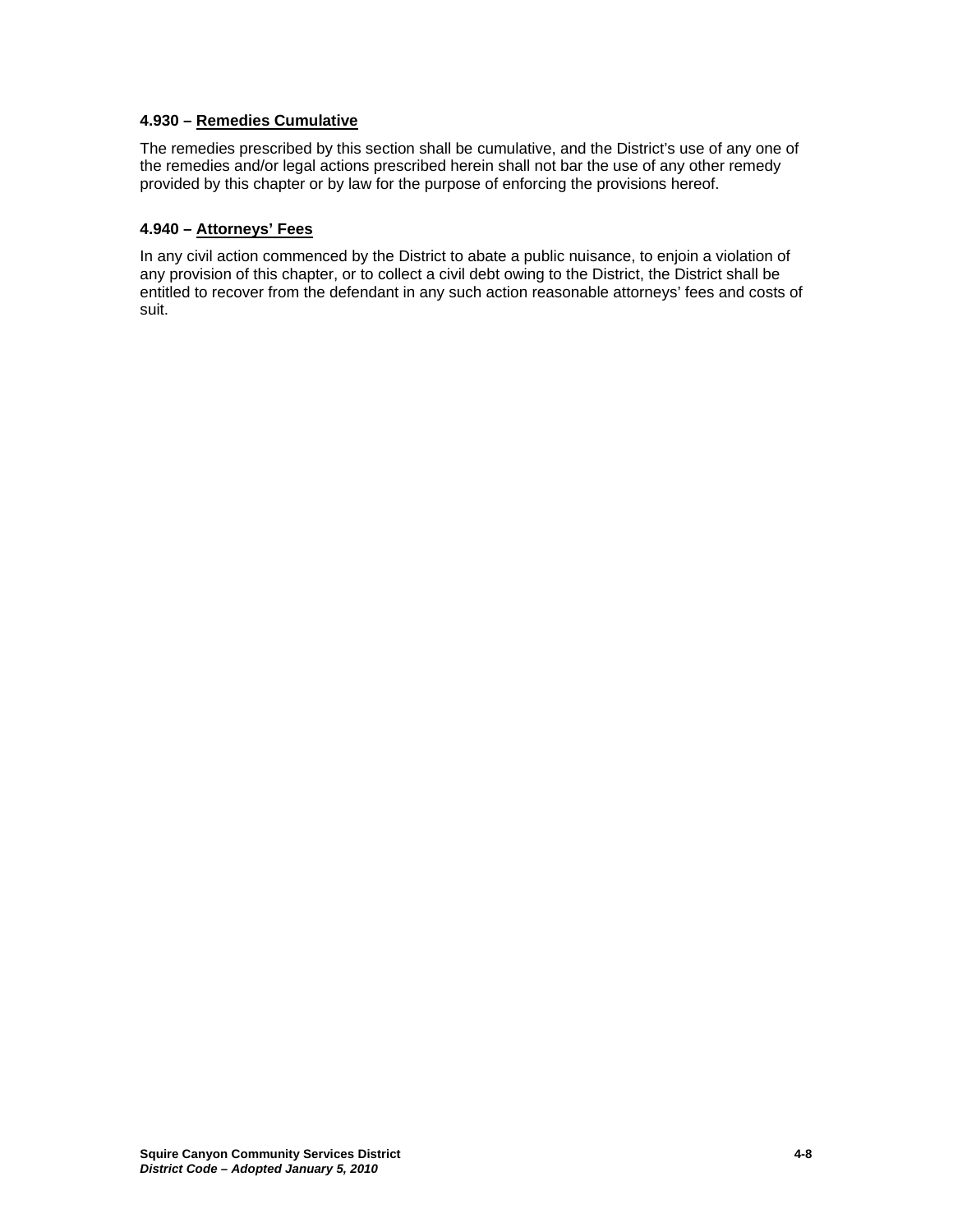### **CHAPTER 5 – INVESTMENT POLICY**

#### **Section Page 2018**

| 5.100          |  |
|----------------|--|
| 5.200          |  |
| 5.300<br>5.400 |  |
|                |  |
| 5.500          |  |
| 5.600          |  |
| 5.700          |  |

#### **5.100 - Introduction**

The purpose of this written Investment Policy is to establish the guidelines for the prudent investment of Squire Canyon Community Services District funds (herein referred to as District's funds). The objectives of this policy are safety, liquidity, yield, and compliance with state and federal laws and policies.

District funds are to be managed with a high degree of care and prudence. Though all investments contain a degree of risk, the proper concern for prudence, maintenance of high level of ethical standards and proper delegation of authority reduces the potential for any realized loss.

This policy establishes the standards under which the District's Finance Officer will conduct business with financial institutions with regard to the investment process.

#### **5.200 – Finance Officer**

The Board of Directors appoints the General Manager as the District Finance Officer and Treasurer.

#### **5.300 - Scope**

The District investment portfolio shall consist of money held in a sinking fund of, or surplus money in, the District's treasury not required for the immediate necessities of the District. The District's investment portfolio shall be invested in accordance with this policy.

#### **5.400 - Objectives**

The primary objectives are safety, liquidity, yield, and compliance.

- A. Safety. The investment portfolio shall be managed in a manner that ensures the preservation of capital. The objective is to minimize credit risk and interest rate risk.
- B. Liquidity. The investment portfolio shall remain sufficiently liquid to meet all operating requirements. This shall be accomplished by structuring the investment portfolio so that investments mature concurrent with cash needs.
- C. Yield. Yield shall be a consideration only after the requirements of safety and liquidity have been met.
- D. Compliance. This Investment Policy is written to be in compliance with California and Federal law.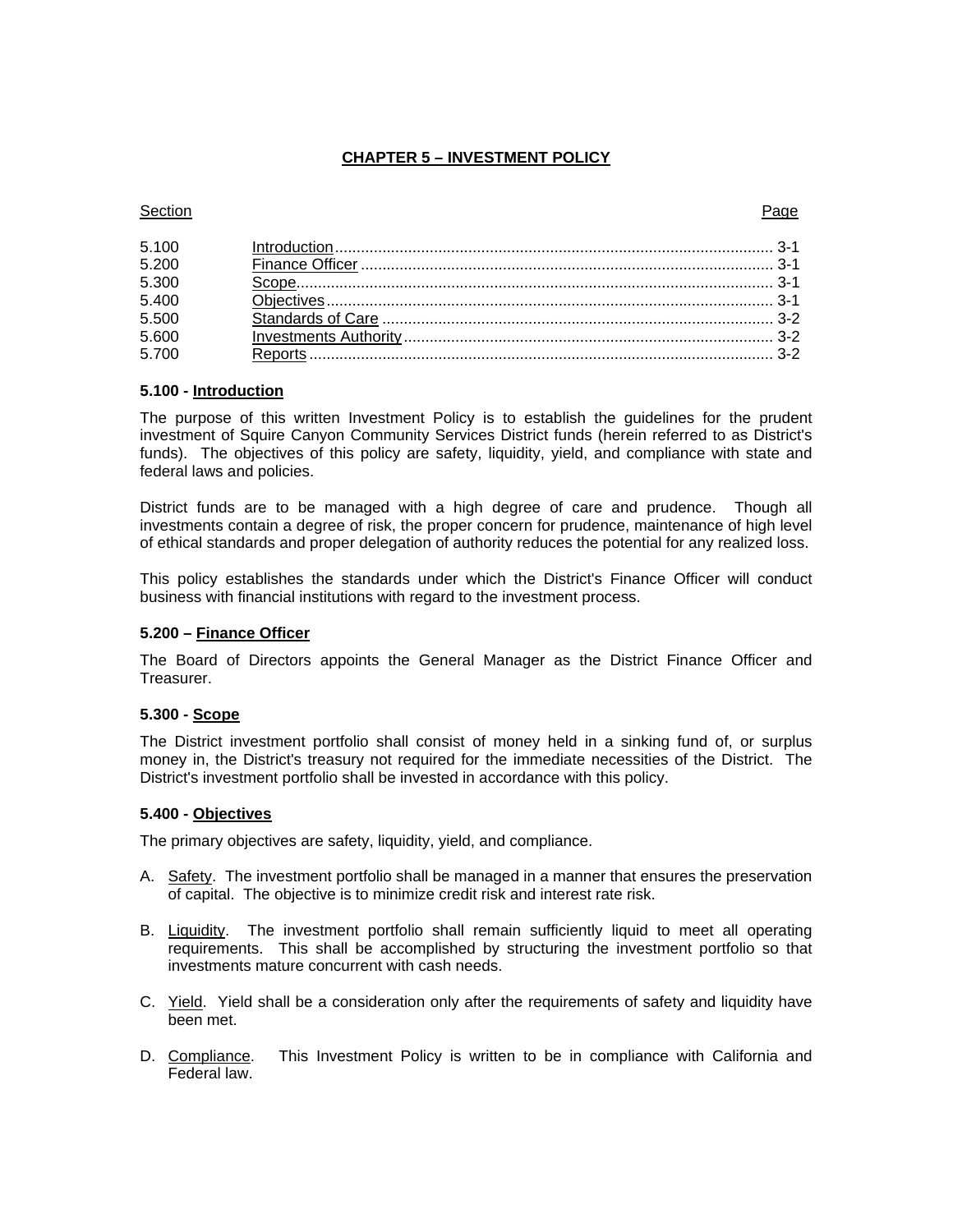### **5.500 – Standards of Care**

- A. Prudence. The Finance Officer will manage the portfolio pursuant to the "Prudent Investor Standard." When investing, reinvesting, purchasing, acquiring, exchanging, selling and managing public funds in the District's investment portfolio, the Finance Officer shall act with care, skill, prudence, and diligence under the circumstances then prevailing, that a prudent person acting in a like capacity and familiarity with those matters would use in the conduct of funds of a like character and with like aims, to safeguard the principal and maintain the liquidity needs of the District.
- B. Disclosures. Finance Officer shall disclose any material interest in financial institutions with which he/she conducts the District business.

### **5.600 – Investments Authority**

- A. Permitted Investments. The District Finance Officer is authorized to invest in the following institutions:
	- (1) County pooled funds (California Government Code § 61730);
	- (2) The Local Agency Investment Fund created by the California State Treasury (California Government Code § 16429.1);
	- (3) One or more FDIC insured Banks and/or Savings and Loan Associations that are designated as District depositories by resolution of the Board of Directors (California Government Code § 61737.02); and
	- (4) Such other financial institutions or securities that may be designated by the Board of Directors from time to time in compliance with California and Federal law.
- B. Prohibited Investments. The District's Finance Officer shall not invest in:
	- (1) Inverse floaters, range notes or interest only strips that are derived from a pool of mortgages.;
	- (2) Any security that could result in a zero interest accrual if held to maturity; or
	- (3) A state or federal credit union, if a member of the District's Board of Directors or an administrative officer also serves on the Board of Directors, or any committee appointed by the Board of Directors, or the credit committee or supervisory committee, of the state or federal credit union.
- C. Diversified Investments. Investments, other than investments referenced in paragraphs A (1) and (2) above, will be diversified to avoid losses that may be associated with any one investment.

### **5.700 - Reports**

- A. Monthly Report. Finance Officer/Treasurer shall make monthly reports to the Board of investments made or retired during the preceding month.
- B. Quarterly Report. Finance Officer shall file a quarterly report that identifies the District's investments and their compliance with the District's Investment Policy. The quarterly report must be filed with the District's auditor and considered by the District's Board of Directors within thirty (30) days after the end of each quarter (i.e., by May 1, August 1, November 1, and February 1) (California Government Code § 53646). Required elements of the quarterly report are as follows: